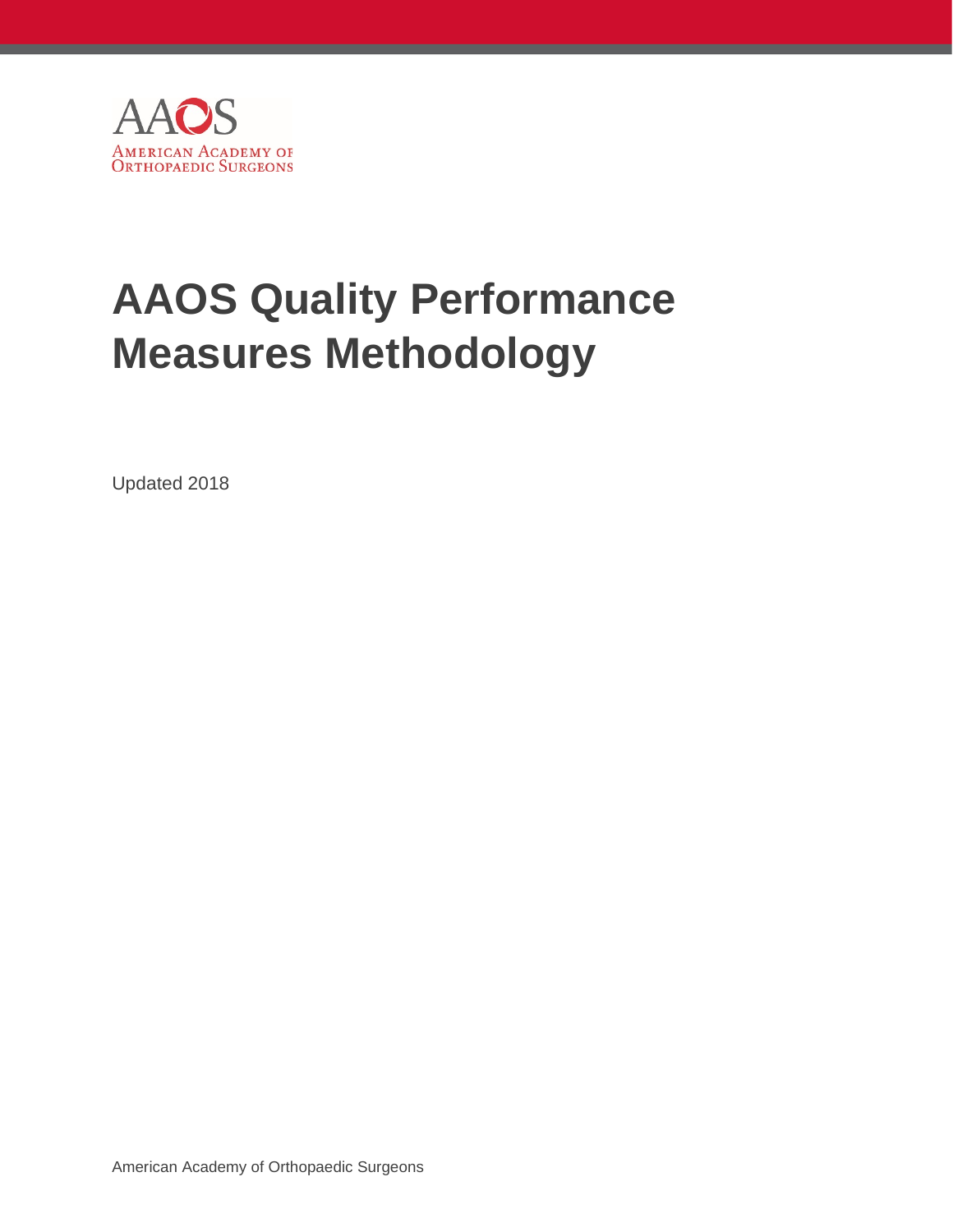## **Table of Contents**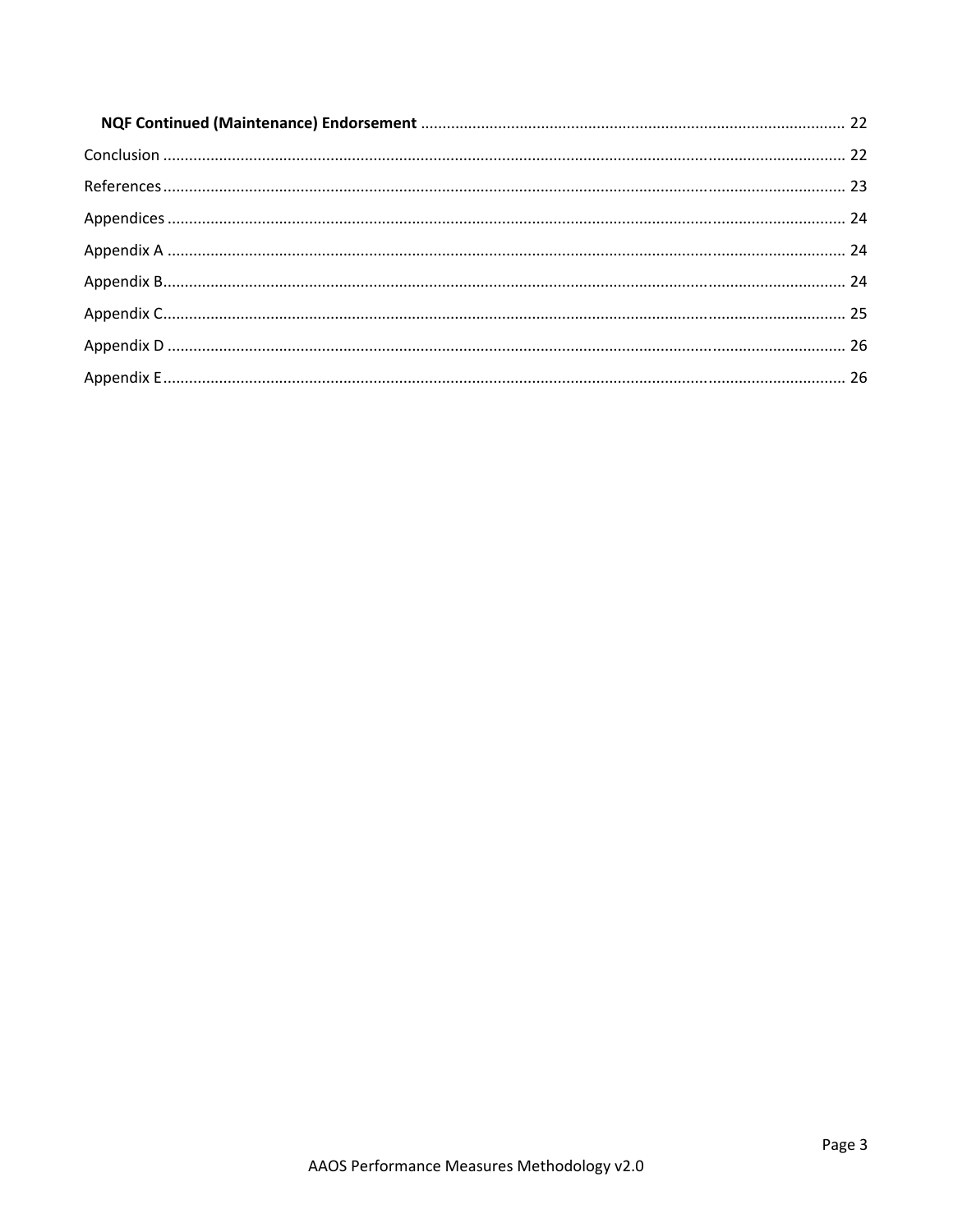## <span id="page-3-0"></span>**Introduction**

In an attempt by government and private industry to countervail unnecessary healthcare expenses, clinical quality and value have become the focus of research, administration, policy, legislation, and quality assurance and improvement initiatives. Healthcare has turned to value‐based‐care payment models, evidence‐based research, and other forms of quality‐related initiatives, and has begun to abandon or minimize the use of traditional payment models like fee‐for‐service. According to the Centers for Medicare & Medicaid Services (CMS), national healthcare expenditures currently comprise 17.9% of US Gross Domestic Product (GDP) (2016), with 'hospital care' and 'physician & clinical services' – two healthcare subcategories, accounting for 50% of each healthcare share<sup>1</sup>. This equates to a current cost of \$10,348 per person‐ year and a total annual cost of \$3.3 trillion in 2016<sup>1</sup>. According to the U.S. Department of Commerce, Bureau of Economic Analysis, in 2017 efficiency, productivity, and profitability of an economic enterprise (as represented by 'value‐added', expressed as a percent of GDP) was 7.3%; by comparison, real estate was 13.4%, and professional and business services was  $12.1\%^2$ , evidence that the U.S. is experiencing an unfavorable cost/return imbalance in the healthcare sector. Put another way, we spend a lot, but do not realize a value commensurate with our spending. Furthermore, spending has increased in nearly every healthcare domain, from Medicare, Medicaid, private insurance, prescription drugs, and out-of-pocket expenses<sup>1</sup>. These issues are further compounded by an aging population. In 2011, the US Department of Health and Human Services, authored the initial *2011 Report to Congress: National Strategy for Quality Improvement in Health Care* report, advocating for better and more affordable care<sup>3</sup>.

The report lists the National Quality Strategy's aims and priorities<sup>3,4</sup>:

- Safer care;
- Effective care coordination;
- Person‐ and family‐centered care;
- Prevention and treatment of leading causes of mortality;
- Supporting better health in communities; and,
- Making care more affordable.

Healthcare performance measurement is one requirement of the major bipartisan healthcare legislation – Medicare Access and Children's Health Insurance Program (CHIP) Reauthorization Act of 2015 (MACRA), and its Quality Payment Program (QPP) and Merit Based Incentive Payments System (MIPS), for all eligible providers seeking payment for their Medicare patients. This legislation, among other factors, can result in notable payment adjustments. There has also been increased focus from payers and regulatory agencies to quantify and qualify the care rendered to patients. At a high level, healthcare performance measures are indicators of the quality of care rendered by clinicians to patients. The National Quality Forum (NQF), a CMS‐funded measure endorsing organization, describes performance measures as a method for calculating whether and how often a healthcare entity does what it should. Measures are based on scientific evidence about processes, outcomes, perceptions, or systems that relate to high quality care<sup>5</sup>. Performance measures, simply put, allow practitioners to measure clinical care delivered, because one cannot change or improve things that one cannot measure.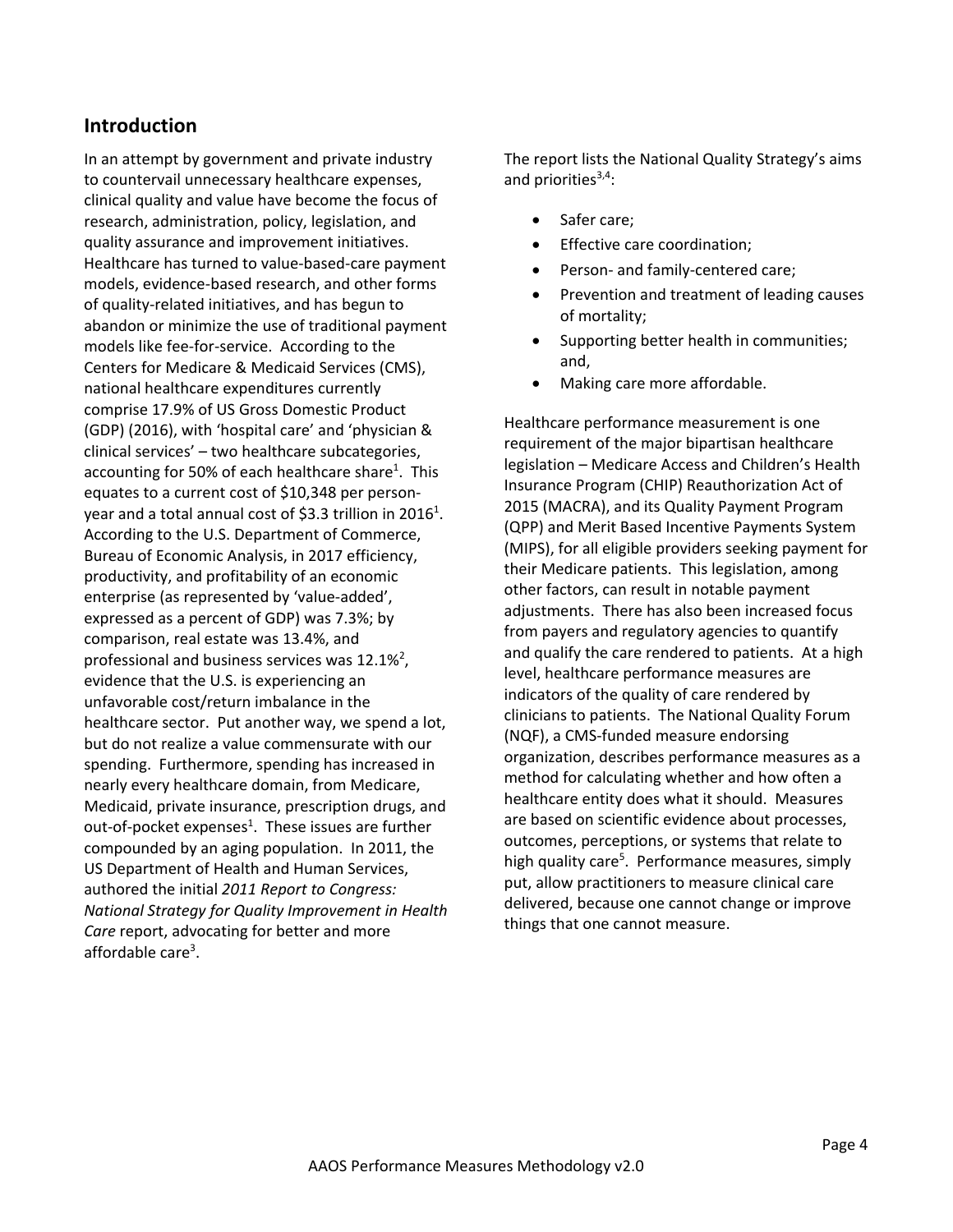## <span id="page-4-0"></span>**Goals for Measure Development**

The AAOS believes that the primary purpose of quality measurement is to identify opportunities to measure and thus improve patient care and other health-related outcomes. Guiding principles for measure development include<sup>6</sup>:

- Develop measures of high impact and importance for orthopaedic patients, differentiating prevalence, severity, and/or functional status;
- Develop measures that address a performance gap where there is known variation in clinical actions or the outcome(s) of interest;
- Develop measures that are supported by the best available evidence;
- Develop measures that are feasible; for example, data collection and report generation will not cause undue provider, patient, or caregiver burden;
- Develop well-defined measure specifications that incorporate broad stakeholder input;
- Develop measures that are statistically valid and reliable, ensuring that differences

in performance scores reflects differences in clinical quality; and,

 Implement the final measures into CMS value‐based payment programs, such as the QPP.

Quality measure development remains a focus for AAOS Clinical Quality and Value staff, to continually meet the evolving needs of its members, help its members meet MACRA and MIPS requirements, and to provide members with information that informs clinical decision making.

## **Measure Development Lifecycle**

AAOS performance measures are developed using a rigorous, standardized process, commensurate with CMS, NQF and Health Level Seven International (HL7) standards. At the AAOS, measures are developed by physician‐led work groups and supported by dedicated staff within the Department of Clinical Quality and Value. Figure 1 illustrates the five phases in the AAOS measure development lifecycle. Although the lifecycle shows each phase as a discrete activity, the measure lifecycle is dynamic. Some phases may overlap or take place concurrently or result in feedback with earlier phases.

**Figure 1.** Performance Measure Lifecycle.

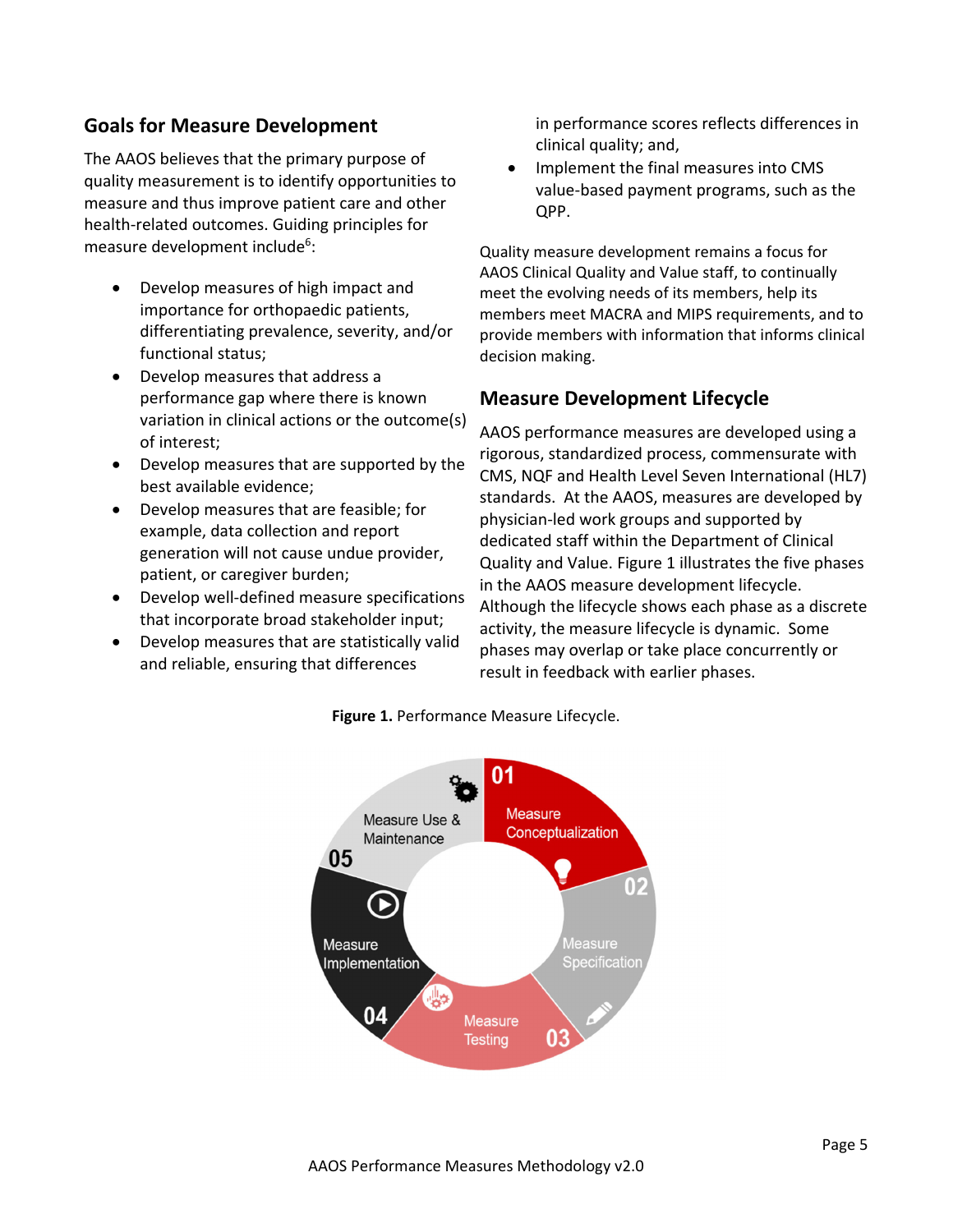## <span id="page-5-0"></span>**Quality Measurement Overview**

### **Anatomy of a Performance Measure**

In most cases, at its basic level, a performance measure is a ratio. The denominator represents the number of eligible cases, less any exclusions or exceptions, and the numerator represents the number of instances the clinical action of interest was performed. It is helpful to note that the denominator is often derived from, and sometimes equal to, an initial population; this initial population is the broadest grouping (e.g. all patients age 16+ with a specified diagnosis)<sup>6</sup>. The initial population can be reduced to a denominator (e.g. all initial population patients that underwent surgical treatment), and then to a denominator with exclusions and exceptions removed. Figures 2 and 3 below visually depict the anatomy of a performance measure from an arithmetical perspective.

### **Figure 2**. Anatomy of a Performance Measure.



**Figure 3**. Performance Measure Example.

| <b>Performance</b>   |                                                      | Patients who were evaluated for pain, post-operatively |
|----------------------|------------------------------------------------------|--------------------------------------------------------|
| <b>Measure Score</b> | Eligible patients aged 18 to<br>65 who underwent TKA | Emergent cases or cases with<br>fracture               |
|                      |                                                      |                                                        |

The Measure Developer needs to find a balance between power and specificity, including all relevant patients to ensure a large enough denominator for analyses, while also excluding or excepting patients for whom the denominator criteria are not appropriate or aligned with the measure's intent.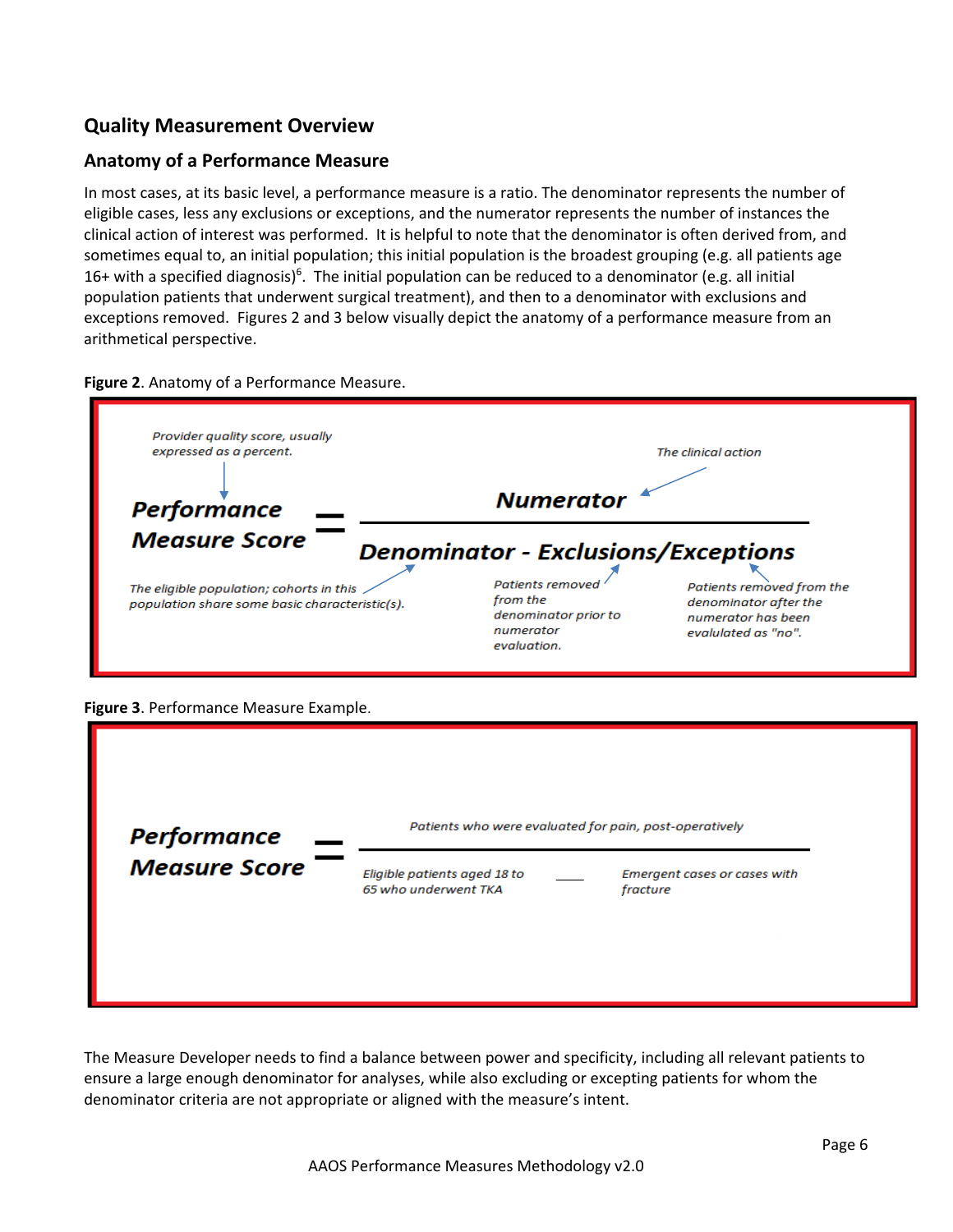<span id="page-6-0"></span>Denominator exclusions are those cases that are removed immediately from the denominator, before numerator evaluation, whereas denominator exceptions are removed from the denominator only after the numerator was properly assessed as "no".

The numerator can be viewed as a subset of the denominator, containing those eligible cases in which the clinical action of interest was performed. Thus, in Figure 3, the numerator patients would be those denominator patients (non-emergent, TKA patients) who received a post-operative pain evaluation. The numerator is the clinical action of interest.

## **Measure Types**

There are several types of performance measures. Table 1 outlines the most common types of performance measures, their definitions, and examples<sup>6</sup>.

| <b>Type of Measure</b>      | <b>Definition</b>                                                                                                                                                                                                                                                                                                                                                                                                                                        | <b>Example</b>                                                                                                                                                                                                                                                                                 |
|-----------------------------|----------------------------------------------------------------------------------------------------------------------------------------------------------------------------------------------------------------------------------------------------------------------------------------------------------------------------------------------------------------------------------------------------------------------------------------------------------|------------------------------------------------------------------------------------------------------------------------------------------------------------------------------------------------------------------------------------------------------------------------------------------------|
| <b>Structural</b>           | Structure of care is a feature of a healthcare<br>organization or clinician related to the<br>capacity to provide high-quality healthcare.<br>Structure measures are supported by<br>evidence that an association exists between<br>the measure and one of the other CQM<br>domains. *                                                                                                                                                                   | The percentage of providers who have a<br>system in place to track and follow patient<br>falls.                                                                                                                                                                                                |
| <b>Process</b>              | A process of care is a healthcare-related<br>activity performed for, on behalf of, or by a<br>patient.<br>Process measures are supported by<br>evidence that the clinical process-that is<br>the focus of the measure-has led to<br>improved outcomes.<br>These measures are generally calculated<br>using patients eligible for a service in the<br>denominator, and the patients who either<br>do or do not receive the service in the<br>numerator. * | The percentage of women aged 50-85 years<br>who have sustained a fracture and who<br>either underwent a bone mineral density<br>test or received a prescription for a drug to<br>treat osteoporosis.                                                                                           |
| <b>Intermediate Outcome</b> | Often the intermediate step toward an<br>outcome. Sometimes it is more appropriate<br>to measure an intermediary, as opposed to<br>an outcome.                                                                                                                                                                                                                                                                                                           | The percentage of eligible providers who<br>received fall prevention training; here,<br>patient falls would be an outcome, but<br>provider education would be an<br>intermediate outcome.                                                                                                      |
| <b>Outcome</b>              | An outcome of care is a health state of a<br>patient resulting from healthcare.<br>Outcome measures are supported by<br>evidence that the measure has been used to<br>detect the impact of one or more clinical<br>interventions.<br>Measures in this domain are attributable to<br>antecedent healthcare and should include<br>provisions for risk adjustment. *                                                                                        | The percentage of surgical site infections<br>occurring within 30 days after the surgical<br>procedure. CMS is currently promoting the<br>development of outcome measures, among<br>others, as they are often patient-centered,<br>more straightforward, and can be risk- and<br>SES-adjusted. |

**Table 1.** Types of Healthcare Performance Measures.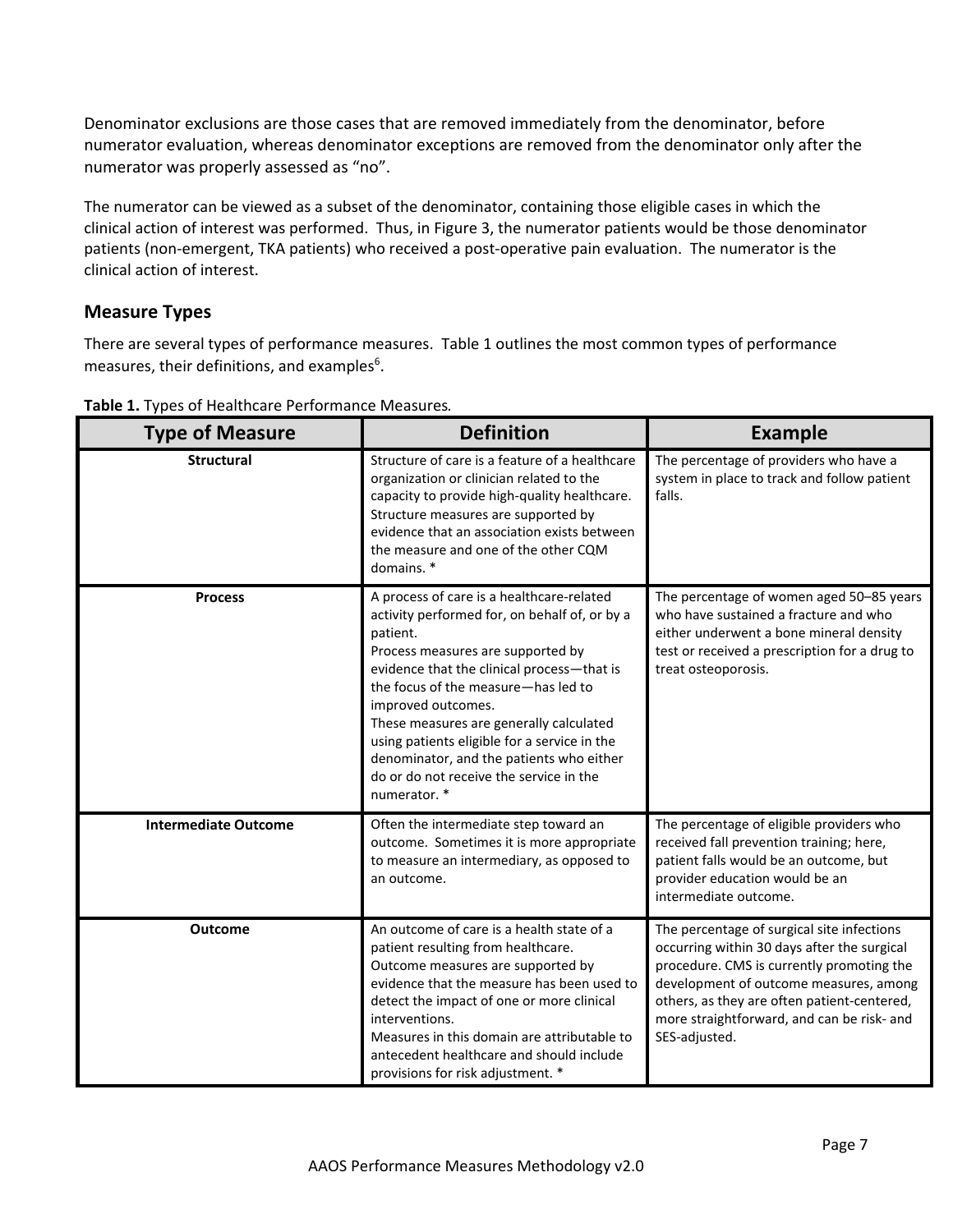<span id="page-7-0"></span>

| <b>Patient-Reported Outcome Performance</b><br><b>Measures</b> | Assesses patients' perspectives, regarding<br>their care, including their assessment of any<br>resulting change in their health, positive or<br>negative.                                                                                                                                                                                                                                                                    | Percentage of patients with >20 points<br>difference in Hip Disability and<br>Osteoarthritis Outcome Score (HOOS), pre-<br>and post-operative.                                                                             |
|----------------------------------------------------------------|------------------------------------------------------------------------------------------------------------------------------------------------------------------------------------------------------------------------------------------------------------------------------------------------------------------------------------------------------------------------------------------------------------------------------|----------------------------------------------------------------------------------------------------------------------------------------------------------------------------------------------------------------------------|
| Composite                                                      | Combines the results of two or more<br>component performance measures, each of<br>which individually reflects quality of care,<br>into a single quality measure with a single<br>score, to provide a more concise picture of<br>quality care. Composite measures can<br>simplify and summarize a large number of<br>measures or indicators into a more succinct<br>measurement.                                              | Measuring in-hospital mortality indicators<br>for select orthopaedic conditions.                                                                                                                                           |
| Misuse/Overuse/Access                                          | Access to care is the attainment of timely<br>and appropriate healthcare by patients or<br>enrollees of a healthcare organization or<br>clinician.<br>Access measures are supported by evidence<br>that an association exists between the<br>measure and the outcomes of or<br>satisfaction with care. *<br>*Definitions taken from the CMS Blueprint for the Measures Management System, V 13.0 (2017), Table 3, Section 4. | Percentage of providers who ordered an<br>MRI for low back pain. Here, it is assumed<br>that the MRI is not indicated as a first-line<br>treatment, so we would be looking at<br>overuse of MRIs for the study population. |

## **Outcome Measurement**

There has been strong encouragement from CMS and private payers toward developing outcome measures because process measures are not always a perfectly mapped surrogate for the desired outcome; in the example from Table 1 above, fall prevention education for providers does not necessarily mean reduced number of falls for patients, nor is education the only way to achieve a desired outcome. Thus, measuring outcomes may be a preferred approach over measuring processes. Outcomes measurement is not new in healthcare, medicine, or public health, but within the measurement science arena, outcome measurement is still new and developing.

Outcome measurement can also be supplemented with risk adjustment, a statistical method for controlling factors that are known to influence the relationship between the predictor and outcome. For instance, if the outcome of interest is surgical readmission rate, we may want to control for case severity, present on arrival conditions, or hospital resources (i.e. access to advanced imaging). Other statistical methods, such as risk standardization or stratification, can also be utilized. These methods become helpful in instances when the outcome of interest is influenced by a multitude of factors, often out of the control of the provider (i.e. surgical case severity or pre‐existing conditions), and thus "leveling the playing field" by teasing out true differences in quality.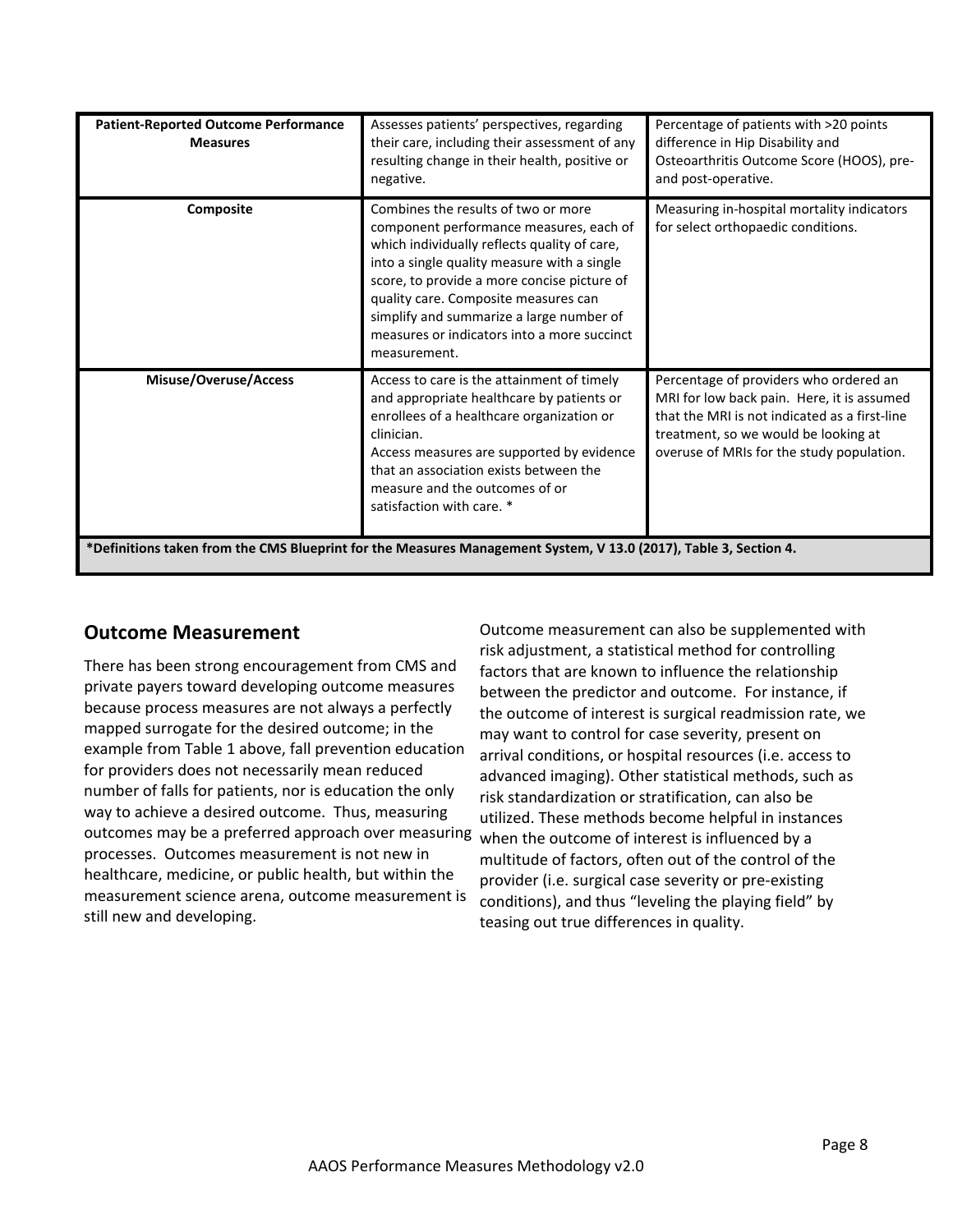### <span id="page-8-0"></span>**Measure Development Process**

The measure development process can take as much as years to develop a measure, often depending on measure complexity, data acquisition, CMS or NQF measure review cycles, but typically includes eight phases (see Figure 4).





## **Topic Selection**

The first step is an ongoing "call for measure topics" that is widely announced and publicized through multiple mediums including the AAOS website. Clinical topic suggestions for measure development can originate internally within the AAOS membership and/or externally. For each topic under consideration, the AAOS completes an environmental scan to determine the amount of concurrent research efforts to avoid duplicative efforts; the environmental scan also helps determine gaps in care and identifies opportunities to harmonize with related measures.

## **Work Group Solicitation**

**Purpose:** After a topic has been chosen and a project timeline has been established, the measure development work group (e.g. the technical/clinical expert panel) must be convened. The purpose of the work group is to guide and direct the process of **Conflict of Interest**: The AAOS is committed to producing non‐biased and clinically important

transforming a measure topic to a measure concept, and then measure specifications that can be tested and implemented.

**Structure:** Each project looks to convene a multidisciplinary panel of experts in the selected topic area for the measure development work group. Work group members are selected based on their expertise, experience, diversity of perspective, and training. Relevant medical specialty groups are considered and frequently invited to nominate members to serve on measure development work groups. Work group members include clinicians, quality improvement experts, methodologists, and statisticians. Work groups consist of approximately 8-12 members, including an Oversight Chair and Work Group Chair. The specific roles and responsibilities of each can be found in Appendix A. Note that an AAOS staff member serves as the Lead Methodologist/Project Manager for each work group.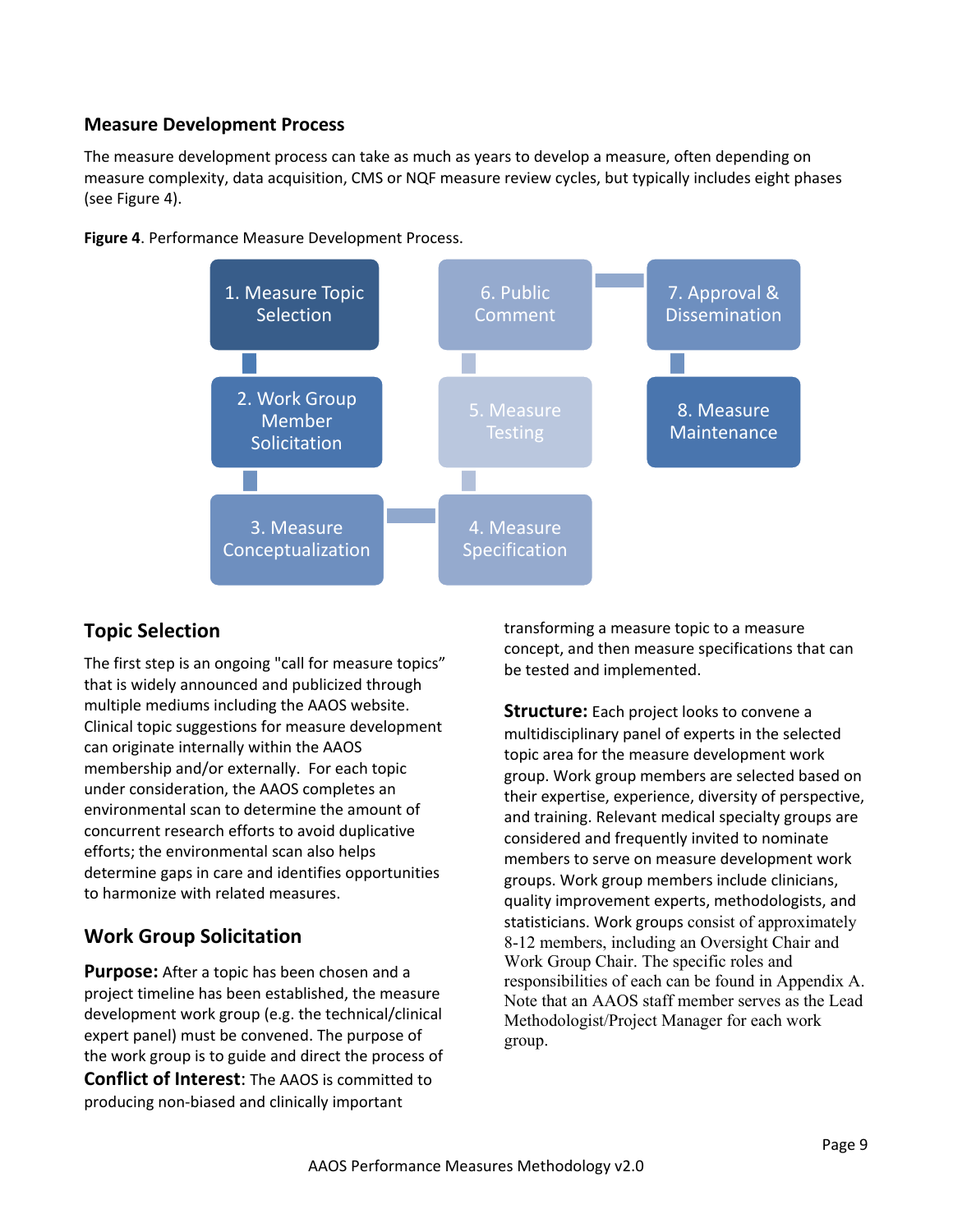<span id="page-9-0"></span>quality measures and goes to great lengths to ensure the integrity of the development process. As such, bias is addressed beginning with the selection of Clinical Practice Guideline (CPG) and Systematic Review (SR) work group members. The AAOS conflict of interest (COI) policy is strictly enforced and all work group applicants must complete an enhanced disclosure as part of the application process, which is then evaluated for potential relevant financial COI. Applicants with financial COI related to the CPG or SR topic cannot participate if the conflict occurred within one year of the start date of the measure development or if an immediate family member has, or has had, a relevant financial conflict. Additionally, all development group members sign an attestation form agreeing to remain free of relevant financial conflicts for one year following the publication of the measures. Financially conflicted members may, however, be invited to either (1) divest themselves of relevant financial COIs or (2) remain involved with the project as a non-voting consultant.

## **Measure Conceptualization**

Whereas a measure topic includes the clinical area or condition, the measure concept includes both the clinical area/condition and the aspect of care to be measured. An example of a measure concept might include implementing a multimodal approach for pain management in total knee arthroplasty. Measure conceptualization begins with reviewing the relevant evidence, such as the strong and moderate‐strength recommendations from AAOS CPGs. Next, the work group prioritizes measure concepts based on related and competing measures, measure feasibility, impact on improving patient care and importance, usability, the potential for unintended consequences, industry trends, and the potential to reduce inequality in healthcare delivery. A useful tool to utilize during this phase is

the NQF criteria matrix. The criteria matrix helps developers evaluate and prioritize measure concepts. See Appendix B for an example. If there are related or competing measures, work groups may want to harmonize measures, or identify whether existing measures can be adopted or retooled to fit the desired purpose of a new measure. During measure conceptualization, the work group considers:

- What important processes or outcomes need to be improved?
- Do the processes relate to improved outcomes?
- Can the outcomes be influenced?
- Can the processes or outcomes be measured?
- What will the measures be used for?

## **More on Measure Types – Qualified Clinical Data Registry PMs**

As described in the "Measure Types" section above, there are different types of measures (i.e. process, outcome, patient‐experience), so named by the aspect of care they measure. Measures can be further named in accordance with the data source they require. For instance, there are registry, QCDR PMs, eMeasures, eCQMs, claims, and paper‐based measures. Each of these measures has specific development, specification, testing, and publishing requirements. The AAOS's emphasis on registry participation and status as a QCDR offer an opportunity for development and maintenance of impactful measures which can be frequently refined using clinical data and used to drive quality improvement for registry participants. Table 2 describes the CMS requirements for the development of QCDR measures.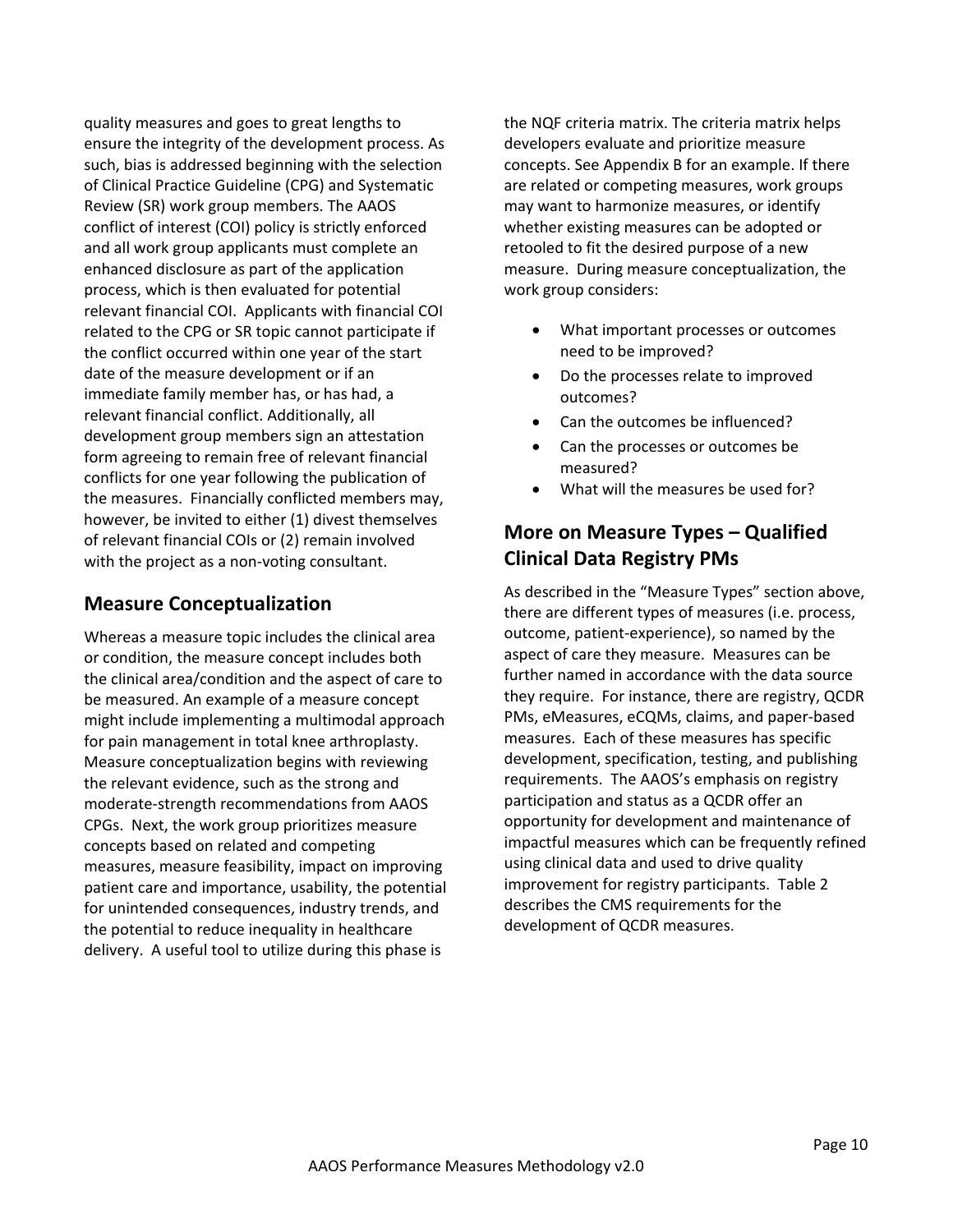**Table 2.** CMS QCDR Measure Development Requirements.

|                                             | <b>Centers for Medicare &amp; Medicaid Services - QCDR</b>                                                                                                     |                                                                                                                                                                                                             |  |  |
|---------------------------------------------|----------------------------------------------------------------------------------------------------------------------------------------------------------------|-------------------------------------------------------------------------------------------------------------------------------------------------------------------------------------------------------------|--|--|
| <b>Measure Self-Nomination Requirements</b> |                                                                                                                                                                |                                                                                                                                                                                                             |  |  |
|                                             | <b>Required</b>                                                                                                                                                | <b>Favored</b>                                                                                                                                                                                              |  |  |
| Administrative                              | Must be submitted during self-nomination<br>period.                                                                                                            | Supports quality improvement activities.                                                                                                                                                                    |  |  |
|                                             | Yearly re-nomination requirement.                                                                                                                              |                                                                                                                                                                                                             |  |  |
| <b>Development</b>                          | Evidence-based; evidence ideally within last 3<br>years, or most recent evidence is used.                                                                      | Addresses a measurement gap.                                                                                                                                                                                |  |  |
|                                             | High appeal, high face validity.                                                                                                                               | Numerator is meaningful and represents quality or<br>clinical action, and not documentation.                                                                                                                |  |  |
|                                             | Development (i.e. concept formation) of<br>measure should be complete.                                                                                         | Measure support the NQS priorities: patient safety,<br>person/caregiver centered, outcome, care<br>coordination, effective clinical care,<br>community/population health, efficiency and cost<br>reduction. |  |  |
|                                             | Measure classification identified, datatype, data<br>source,                                                                                                   | CMS wants 'high-priority' measures: outcome,<br>appropriate use, patient safety, efficiency, patient<br>experience, care coordination, composite, and multi-<br>strata measures.                            |  |  |
| <b>Specification</b>                        | Feasibility and implementation analysis<br>complete.                                                                                                           | Supports/favors PROM-PMs.                                                                                                                                                                                   |  |  |
|                                             | Feasible, flexible, responsive.                                                                                                                                | Risk-adjusted measures.                                                                                                                                                                                     |  |  |
|                                             | Not burdensome to report                                                                                                                                       |                                                                                                                                                                                                             |  |  |
|                                             | QCDR Measures are not in the MIPS program,<br>unless their MIPS (eCQM) version significantly<br>differs from the QCDR version; do not need an<br>eCQM version. |                                                                                                                                                                                                             |  |  |
| <b>Testing</b>                              | Full specs developed, feasibility and<br>implementation analysis completed.                                                                                    | Validity and reliability computed. Validation process<br>provided.                                                                                                                                          |  |  |
|                                             | Current performance shows variation, or, current<br>literature suggests variation; room for<br>improvement in score, not topped out.                           |                                                                                                                                                                                                             |  |  |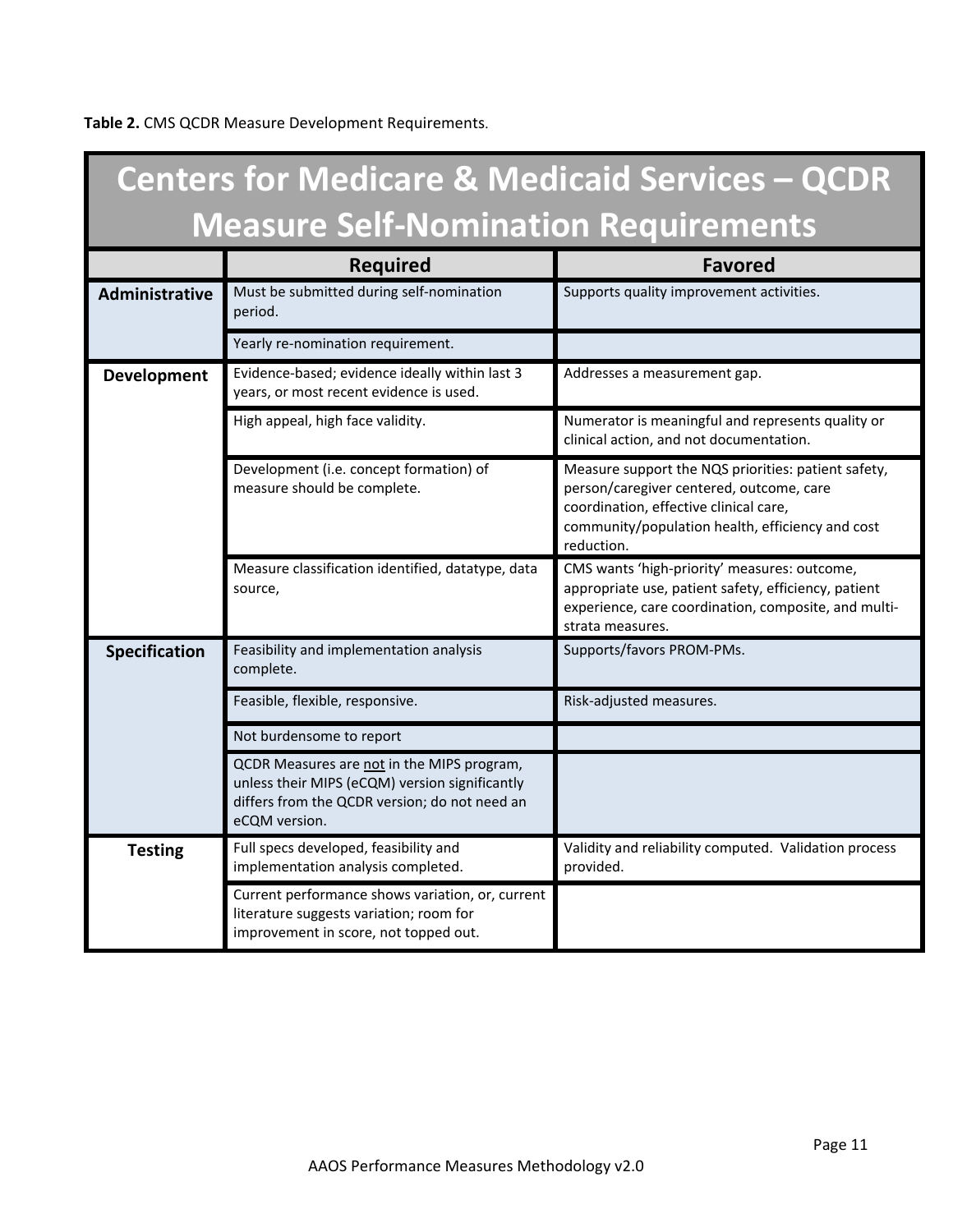## <span id="page-11-0"></span>**Measure Specification**

Healthcare performance measures need to be formatted in a manner that enables widespread, seamless implementation and use. This formatting is called specification. Performance measure specification is the process of defining healthcare clinical concepts using standardized terminologies and formats that are recognized by common healthcare technologies. These standardized formats also enable easier technological implementation, measure concept harmonization, interoperability, and information sharing. In their Blueprint, CMS refers to measure specification as the "how" and "where" of data expression and capture<sup>6</sup>.

The Quality Data Model (QDM)<sup>7</sup>, developed and maintained by CMS' partners – Office of the National Coordinator for HIT (ONC), MITRE and ESAC, Inc., is the gold standard model for standardizing clinical quality concepts (e.g., performance measures, eMeasures, and the final product will be a draft eCQM. For both benchmarking analyses), so that stakeholders within healthcare quality can express, communicate, share, and exchange information effectively and accurately, using its standardized process. The current  $QDM<sup>7</sup>$ (version 5.3), used in conjunction with the Measure Authoring Tool (MAT), currently expresses authored

measure logic in Clinical Quality Language (CQL, version 2), a logic expression that replaced QDMs' expression in late 2017; CQL can better express complex clinical concepts, is human readable, and technology‐ and query‐friendly, making it the new trial standard.

Table 3 demonstrates how a performance measure transforms from clinical concept(s) to full technical specifications. Measure Developers may consider developing a Data Requirements Matrix, a technical array containing all required data and clinical concepts, in progressive granularity, according to the QDM data categorizations<sup>6,7</sup>. Once the Measure Developer completes the customized Data Requirements Matrix, that matrix, and the information it contains, can be authored in the MAT, and expressed using the new Clinical Quality Language (CQL)‐based Health Quality Measure Format (HQMF), both HL7 standards. Here, registry and QCDR measures, a Data Requirements Matrix can aid in measure feasibility analyses and implementation efforts. The AAOS follows CMS' and ONC‐HIT's QDM, Version 5.3, when developing eMeasures. Figure 5 depicts a Data Requirements Matrix Table.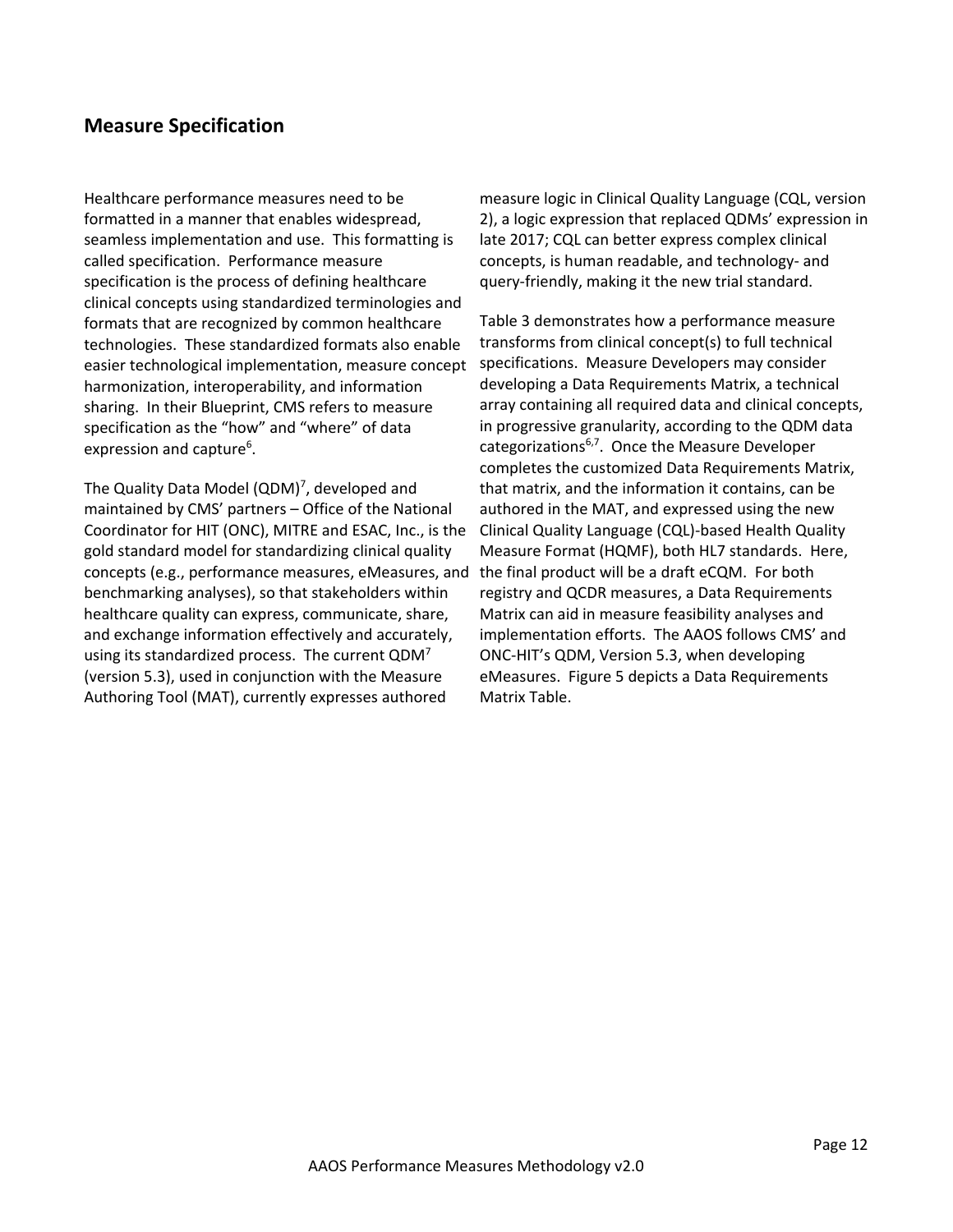**Table 3** Specifications: Required Data Matrix<sup>6</sup>.

| Data Requirements Model & Specifications                                                                             |                                                                                                                              |                                                              |                                                                                                                                                |  |
|----------------------------------------------------------------------------------------------------------------------|------------------------------------------------------------------------------------------------------------------------------|--------------------------------------------------------------|------------------------------------------------------------------------------------------------------------------------------------------------|--|
| Data Category                                                                                                        | <b>Datatype &amp; Attribute</b>                                                                                              | <b>Code System</b>                                           | <b>Value Set or Direct Reference</b><br>Code                                                                                                   |  |
| *High-level QDM category;<br>there are currently 21<br>recognized categories.<br>*Value sets define the<br>category. | *Context of QDM category.<br>*Provides detail about the<br><b>QDM</b> element.<br>*Value sets do not define the<br>datatype. | *Coding and classification<br>system; terminology, standard. | *Set of codes and/or terms,<br>described within the coding system.<br>*Value sets can contain other value<br>sets to make value set groupings. |  |
| --Individual characteristic                                                                                          | --Patient characteristic                                                                                                     | --Systematized Nomenclature of<br>Medicine - Clinical Terms  | --Age at time of encounter                                                                                                                     |  |
| --Encounter                                                                                                          | --Medication.<br>Dispensed                                                                                                   | (SOMED-CT)                                                   | --Ethnicity                                                                                                                                    |  |
| --Diagnosis<br>--Medication                                                                                          | --Medication, ordered                                                                                                        | --International Classification of<br>Diseases (ICD) 9 or 10  | --Date of discharge<br>--BMI                                                                                                                   |  |
|                                                                                                                      | --Encounter, performed                                                                                                       | --LOINC                                                      | -- CPT 25607 [direct reference]                                                                                                                |  |
|                                                                                                                      | --Provider care goal                                                                                                         | --Current Procedural<br>Terminology (CPT)                    |                                                                                                                                                |  |

## **Figure 5.** Data Requirements Matrix.

| <b>Measure Component &amp; Clinical Concepts</b> | <b>QDM Category</b>         | <b>Datatype &amp; Attribute</b> | <b>Value Set, Data Element</b><br>Name, Variable Name | <b>Standardized System</b> | <b>OID, Value Set, Direct</b><br><b>Reference</b> | <b>Timing and Other Constraints</b> | <b>Notes</b>                        |
|--------------------------------------------------|-----------------------------|---------------------------------|-------------------------------------------------------|----------------------------|---------------------------------------------------|-------------------------------------|-------------------------------------|
|                                                  |                             |                                 |                                                       |                            |                                                   |                                     |                                     |
| <b>Supplemental Data Elements</b>                | <b>Example</b>              |                                 |                                                       |                            |                                                   |                                     |                                     |
| <women></women>                                  | individual characteristic   | patient characteristic          | gender                                                | HL7                        | OID: 2.16.000000000000.                           | at measurement period               | measure calls for stratification    |
|                                                  |                             |                                 |                                                       |                            |                                                   |                                     |                                     |
|                                                  |                             |                                 |                                                       |                            |                                                   |                                     |                                     |
|                                                  |                             |                                 |                                                       |                            |                                                   |                                     |                                     |
|                                                  |                             |                                 |                                                       |                            |                                                   |                                     |                                     |
|                                                  |                             |                                 |                                                       |                            |                                                   |                                     |                                     |
| <b>Initial Population</b>                        |                             |                                 |                                                       |                            |                                                   |                                     |                                     |
| had CT performed                                 | Procedure                   | procedure, performed            | <b>CT</b>                                             | CPT                        | CPT 74176, 74178                                  | before start of measurement period  | need CT before and during MP        |
|                                                  |                             |                                 |                                                       |                            |                                                   |                                     |                                     |
|                                                  |                             |                                 |                                                       |                            |                                                   |                                     |                                     |
|                                                  |                             |                                 |                                                       |                            |                                                   |                                     |                                     |
|                                                  |                             |                                 |                                                       |                            |                                                   |                                     |                                     |
|                                                  |                             |                                 |                                                       |                            |                                                   |                                     |                                     |
| <b>Denominator</b>                               |                             |                                 |                                                       |                            |                                                   |                                     |                                     |
| equals IP                                        | $\sim$                      |                                 | $\sim$                                                | ٠                          | $\sim$                                            | $\sim$                              | ٠                                   |
|                                                  |                             |                                 |                                                       |                            |                                                   |                                     |                                     |
|                                                  |                             |                                 |                                                       |                            |                                                   |                                     |                                     |
| <b>Denominator Exclusions</b>                    |                             |                                 |                                                       |                            |                                                   |                                     |                                     |
| hip fractures                                    | condition/diagnosis/problem | diagnosis                       | prim_diag                                             | SNOMED-CT, ICD-10-CM       | ICD-10 \$32,301A                                  | overlaps the measurement period     | must be primary diag, not secondary |
|                                                  |                             |                                 |                                                       |                            |                                                   |                                     |                                     |
|                                                  |                             |                                 |                                                       |                            |                                                   |                                     |                                     |
|                                                  |                             |                                 |                                                       |                            |                                                   |                                     |                                     |
|                                                  |                             |                                 |                                                       |                            |                                                   |                                     |                                     |
|                                                  |                             |                                 |                                                       |                            |                                                   |                                     |                                     |
| Numerator                                        |                             |                                 |                                                       |                            |                                                   |                                     |                                     |
| medication reconciled                            | intervention                | intervention, performed         | med recon                                             | SNOMED-CT                  | direct ref                                        | before discharge                    | result                              |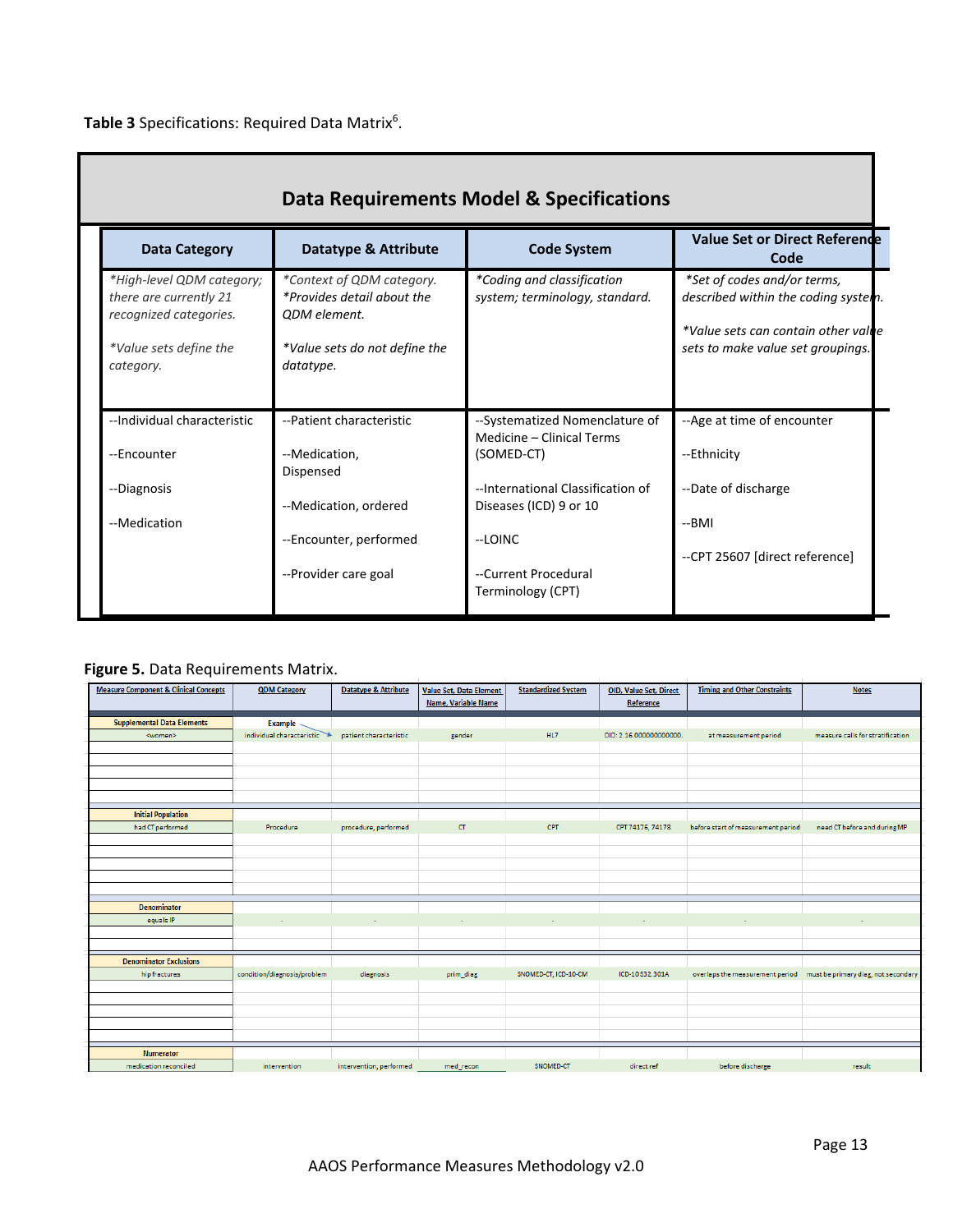## <span id="page-13-0"></span>**Measure Formatting, Standards, and Considerations**

Once the Measure Developer has derived draft measure concepts from the development work group efforts, and as the specification process is underway, there are several formatting standards and other considerations one should keep in mind. These additional formatting standards and considerations are described below in Table 4.

| <b>Component</b>                        | <b>Measure Component Formatting &amp; Considerations</b>                                                                                                                                                                                                                                                                                                                                     |
|-----------------------------------------|----------------------------------------------------------------------------------------------------------------------------------------------------------------------------------------------------------------------------------------------------------------------------------------------------------------------------------------------------------------------------------------------|
| <b>Measure</b><br><b>Name</b>           | <focus population=""> who received/had <measure focus=""><br/>Special considerations: Use the following statements for appropriate use measures*:<br/><appropriate of="" use=""><br/>&lt; appropriate non-use of&gt;<br/><inappropriate of="" use=""><br/>Example: THA patients who had physical therapy ordered.</inappropriate></appropriate></measure></focus>                            |
|                                         |                                                                                                                                                                                                                                                                                                                                                                                              |
| <b>Measure</b>                          | <percentage, number="" proportion,=""> + <focus population=""> + <measure focus=""></measure></focus></percentage,>                                                                                                                                                                                                                                                                          |
| <b>Description</b>                      | Example: Percentage of THA patients who had post-surgical physical therapy ordered.                                                                                                                                                                                                                                                                                                          |
|                                         |                                                                                                                                                                                                                                                                                                                                                                                              |
| <b>Initial</b><br><b>Population</b>     | Broadest group of cases, who share key characteristics*.                                                                                                                                                                                                                                                                                                                                     |
|                                         |                                                                                                                                                                                                                                                                                                                                                                                              |
| <b>Denominator</b><br><b>Population</b> | The population to be evaluated; the population to which the numerator applies to*.                                                                                                                                                                                                                                                                                                           |
|                                         |                                                                                                                                                                                                                                                                                                                                                                                              |
| <b>Numerator</b><br><b>Population</b>   | The clinical action, process, episode, or event that satisfies the measure intent*.                                                                                                                                                                                                                                                                                                          |
|                                         |                                                                                                                                                                                                                                                                                                                                                                                              |
| <b>Denominator</b><br><b>Exclusions</b> | Cases removed from the denominator, prior to evaluating the numerator; these cases are<br>removed immediately*.                                                                                                                                                                                                                                                                              |
|                                         |                                                                                                                                                                                                                                                                                                                                                                                              |
| <b>Denominator</b><br><b>Exceptions</b> | Cases removed from the denominator, after evaluating the numerator as "no". Exclusions<br>and exceptions further define the denominator, or study population*.                                                                                                                                                                                                                               |
|                                         |                                                                                                                                                                                                                                                                                                                                                                                              |
| <b>Timing</b>                           | Specifically define episode or event, and timing constraints or intervals, if any.<br>Example: Physical therapy ordered in the 30-day post-surgical period.<br>In the example above, "PT" is the event, and the "30-day post-surgical period" is the timing; here, the<br>timing period can be (1) discharge date + 30 days, or (2) procedure date + 30 days, or (3) PACU date +<br>30 days. |

**Table 4**. Measure Component Formatting.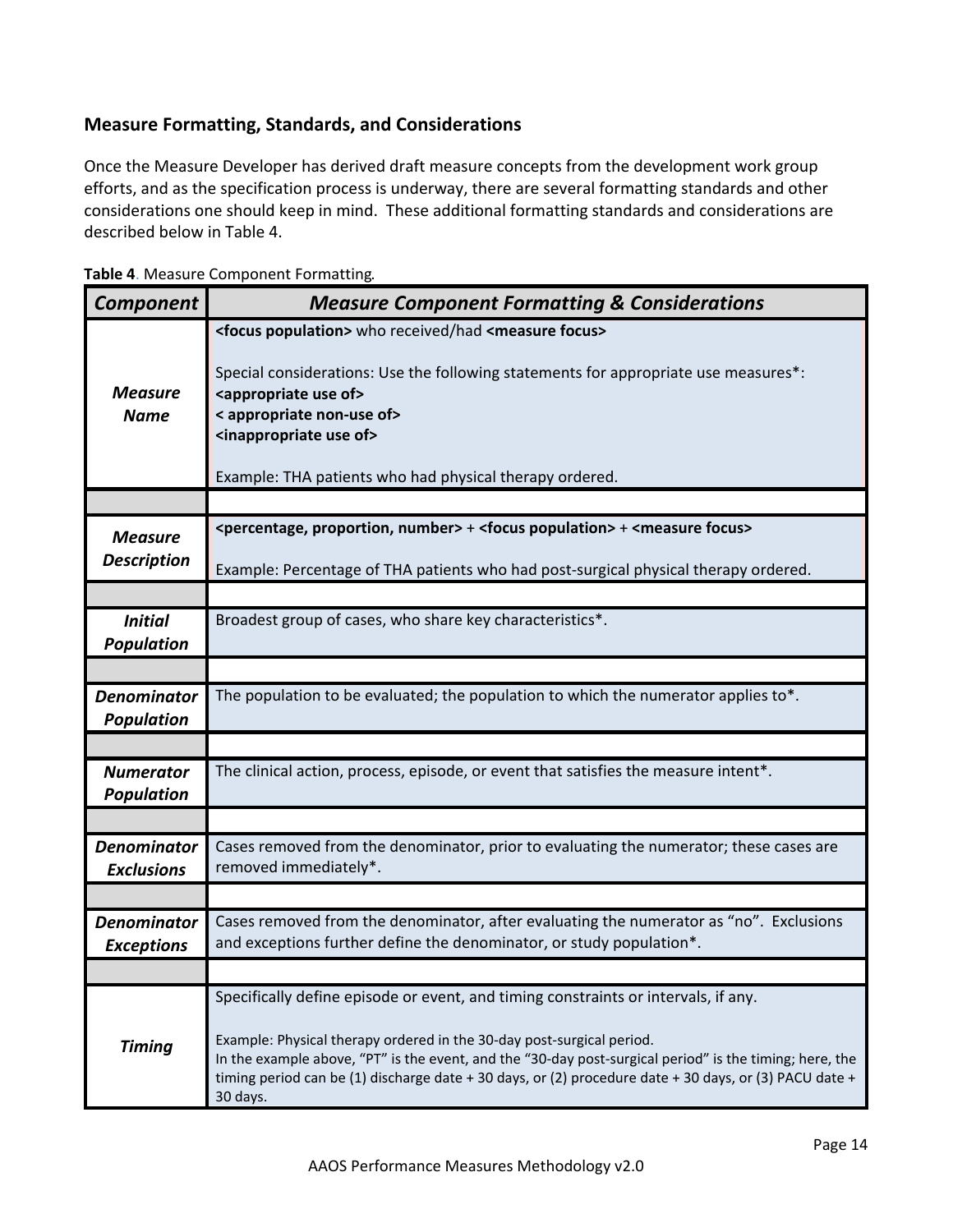|                                                                                 | *Note, the Measure Developer should assess for a timing component for each data element, to<br>ensure the proper data is pulled for measure calculation. More information regarding how to be<br>aware of timing and proper data capture is provided in the section below.                                                                                                                                                 |                                                                                                                                                                                                                                                                                                                                                                                                                                                                                                                                                   |  |  |
|---------------------------------------------------------------------------------|----------------------------------------------------------------------------------------------------------------------------------------------------------------------------------------------------------------------------------------------------------------------------------------------------------------------------------------------------------------------------------------------------------------------------|---------------------------------------------------------------------------------------------------------------------------------------------------------------------------------------------------------------------------------------------------------------------------------------------------------------------------------------------------------------------------------------------------------------------------------------------------------------------------------------------------------------------------------------------------|--|--|
| <b>Defining</b><br>precise<br>episodes,<br>events,<br>claims,<br><b>actions</b> | Consider the following clinical concepts below and note that each of these concepts may<br>pose issues that can result in the incorrect data being captured.<br><b>Clinical Concept</b><br>"medication reconciliation"<br>"consult encounter"<br>"EKG ordered post-discharge"<br>"antibiotics ordered"<br>also be elaborate and specific.                                                                                  | <b>Potential Concerns Warranting</b><br><b>Address</b><br>Pre-surgical or post-surgical? Day of<br>procedure, or day of discharge?<br>Pre-surgical consult or post-surgical<br>consult? Orthopaedic consult,<br>psychological/psychiatric consult,<br>cardiology consult?<br>Which claim is needed? The first, the last,<br>the one associated with a diagnosis (i.e.<br>dyspnea)?<br>Pre-surgical or post-surgical? Prophylactic<br>antibiotics?<br>Clinical concepts are rightly concise, but the corresponding technical specifications should |  |  |
| <b>Define Data</b><br><b>Source</b>                                             | EHR, claims (electronic or paper-based), registry, QCDR.                                                                                                                                                                                                                                                                                                                                                                   |                                                                                                                                                                                                                                                                                                                                                                                                                                                                                                                                                   |  |  |
| <b>Define Code</b><br><b>Systems</b>                                            | Examples include:<br>ICD-9-CM, ICD-10-CM;<br>➤<br>ICD-10-PCS.<br>CPT;<br>➤<br>HCPCS [Healthcare Common Procedure Coding System];<br>➤<br>SNOMED CT [Systematized Nomenclature of Medicine Clinical Terms];<br>➤<br>LOINC [Logical Observation Identifiers, Names, and Codes];<br>➤<br>RxNorm, NDC;<br>➤<br>DSM [Diagnostic and Statistical Manual for of Mental Disorders];<br>➤<br>CDC codes for race and ethnicity;<br>➤ | The Measure Developer must determine what code systems capture their clinical concepts.                                                                                                                                                                                                                                                                                                                                                                                                                                                           |  |  |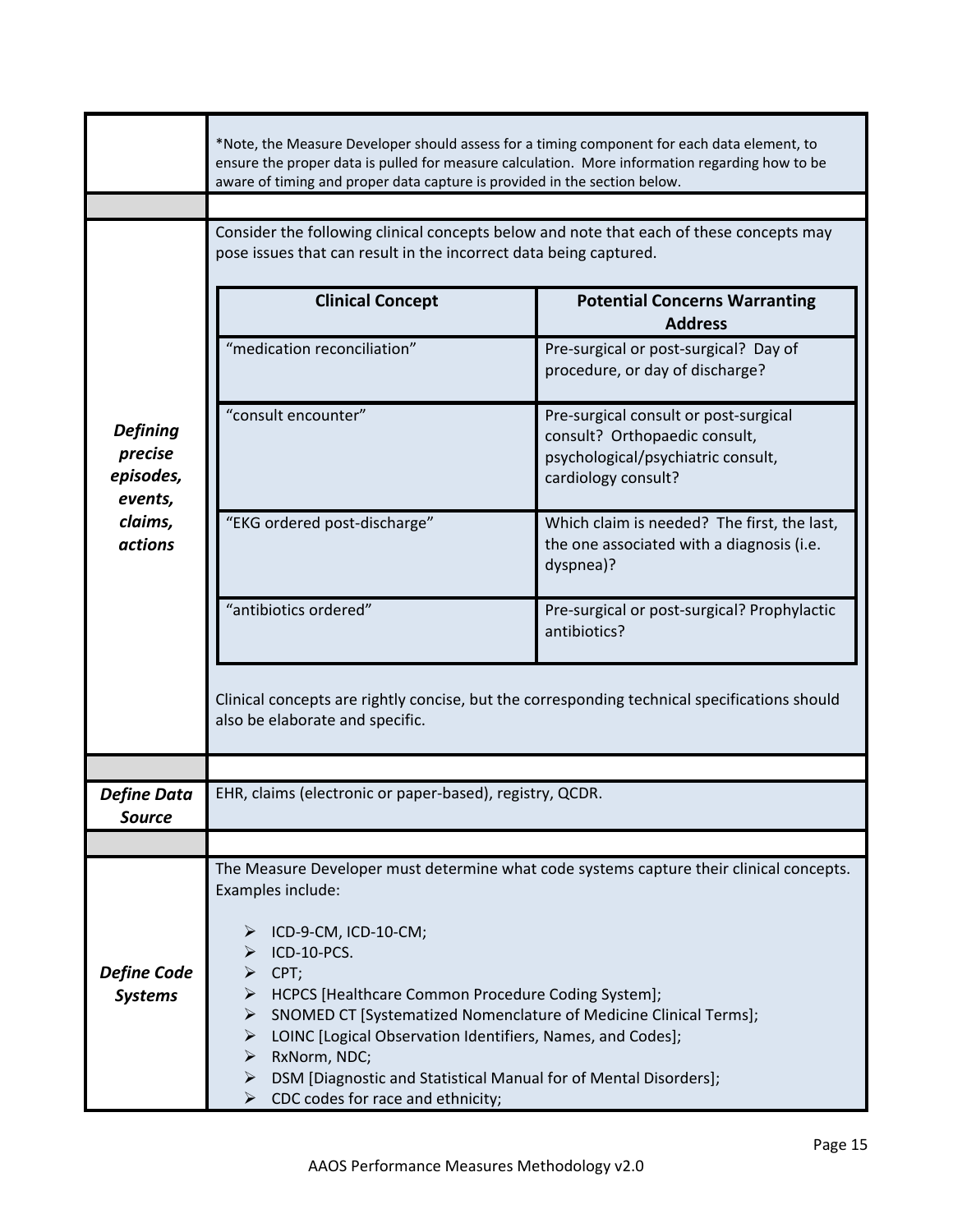<span id="page-15-0"></span>

|                                       | MS-DRGs [Medicare Severity-Diagnosis Related Groups];<br>➤<br>Value Sets;<br>➤<br>UCUM [Unified Code for Units of Measure];<br>➤                                                                                                                                                                                                                                                                                                                                                                                                                                |
|---------------------------------------|-----------------------------------------------------------------------------------------------------------------------------------------------------------------------------------------------------------------------------------------------------------------------------------------------------------------------------------------------------------------------------------------------------------------------------------------------------------------------------------------------------------------------------------------------------------------|
|                                       |                                                                                                                                                                                                                                                                                                                                                                                                                                                                                                                                                                 |
| <b>Define Level</b><br>of Analysis    | The Measure Developer needs to keep in mind the level and analysis, for instance, provider-<br>level, hospital-level, plan-level, region (i.e. MSA), and so on. Most performance measures,<br>especially eCQMs that are part of MIPS, will require reliability testing that is typically done<br>at the provider-level, and validity testing that is done at the data element-level. The level of<br>analysis must be considered when obtaining testing data, as well. Development of eCQMs<br>will differentiate episode-of-care or patient-based measurement. |
|                                       |                                                                                                                                                                                                                                                                                                                                                                                                                                                                                                                                                                 |
| <b>Define</b><br><b>Project Goals</b> | The Measure Developer should note their intended project goals, namely, the final measure<br>deliverables. Will the measures you are developing be submitted to the Measures Under<br>Consideration (MUC) list, submitted as self-nominated QCDR measures, or used for<br>benchmarking purposes? These questions should be answered early in the development<br>process.                                                                                                                                                                                        |
|                                       |                                                                                                                                                                                                                                                                                                                                                                                                                                                                                                                                                                 |
|                                       | *Definitions taken from the CMS Blueprint for the Measures Management System, V 13.0 (2017).                                                                                                                                                                                                                                                                                                                                                                                                                                                                    |

## **Measure Testing**

Once the performance measure is fully specified, measure testing can be initiated. Measure testing ensures the measure is feasible and scientifically acceptable (reliable and valid). Measures that undergo proper testing will demonstrate these traits:

- $\checkmark$  Feasible The measure can be implemented without undue burden, and reports can be automatically generated with calculated measure scores.
- $\checkmark$  Reliable The measure will calculate a score that is repeatable; differences in scores mean differences in quality, and not instrument or random error.
- $\checkmark$  Valid The measure measures what it is supposed to, is accurate, and scores derived from the measure calculation are indicative of true quality.

## **Measure Testing Plan**

A measure test plan should be developed early in the testing stage. This plan outlines the steps to be taken for the testing portion of the project. These test plans can become very helpful when collaborating with other stakeholders, hospitals/medical centers, other departments within the developer's or practitioner's organization, IRBs/Review Committees, Executives, or other entities, as they provide excellent summaries of the testing methodology.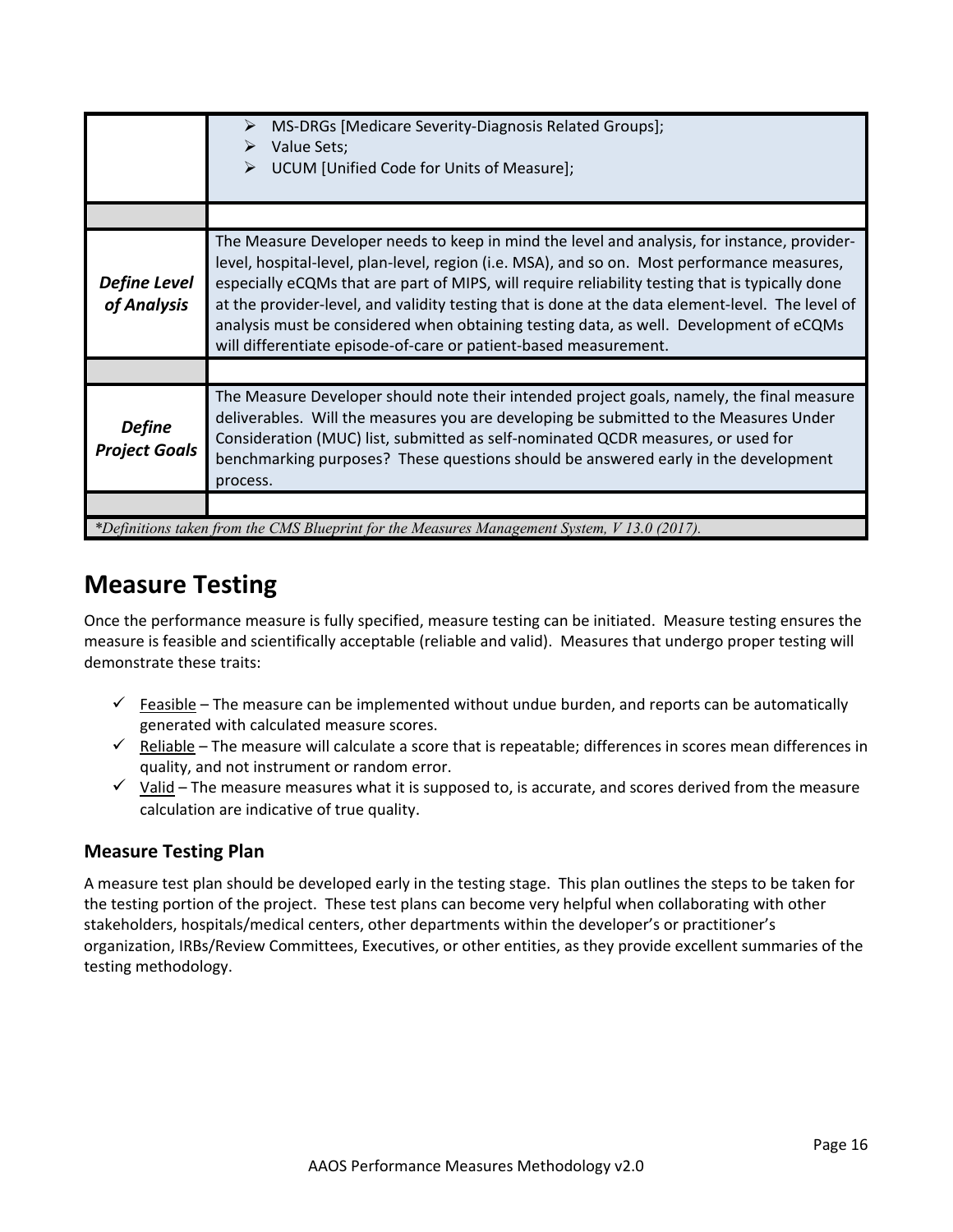## <span id="page-16-0"></span>**Scientific Acceptability (Alpha Testing)**

Scientific acceptability, a type of alpha testing, includes empirical validity and reliability testing of the draft measure(s). Validity ensures the measure is measuring what it is intended to measure and that the measure is consistent with current clinical practice guidelines; reliability ensures the measure calculates with repeated precision. Figure 6 below visually depicts different scenarios of reliability and validity, with the target on the far right being the goal (high reliability and validity).

**Figure 6.** Reliability and Validity Scenarios.



Table 5 below describes the most common types of scientific acceptability testing in measurement science and performance improvement.

| <b>Type of Scientific</b><br><b>Acceptability</b><br><b>Testing</b> | <b>Description of Method</b>                                                                                                                                                                                                                                                                                                                                                                                                                                                                                                                                                                                                                                                                                                                                                                                                                                                                                                           |  |  |
|---------------------------------------------------------------------|----------------------------------------------------------------------------------------------------------------------------------------------------------------------------------------------------------------------------------------------------------------------------------------------------------------------------------------------------------------------------------------------------------------------------------------------------------------------------------------------------------------------------------------------------------------------------------------------------------------------------------------------------------------------------------------------------------------------------------------------------------------------------------------------------------------------------------------------------------------------------------------------------------------------------------------|--|--|
| <b>Signal-to-Noise Ratio</b><br>Reliability                         | Repeatability and reproducibility of measurements. This method looks at the ratio of<br>signal (i.e. numerator action) to noise (i.e. random variability and error), to determine<br>real differences in quality. AAOS uses the Rand/Adams <sup>8</sup> method for computing signal-to-<br>noise ratio testing. This method is currently accepted by NQF as meeting the reliability<br>testing requirement, and the method is considered an industry standard.<br>The general process of SnR analysis is as follows:<br>Structure and clean data appropriately for analyses.<br>1)<br>Run a regression model (often a multi-level, non-linear, and/or mixed effects<br>2)<br>model) on the data; the model will estimate population parameters.<br>3) Enter these estimated population parameters into equations that calculate<br>reliability, and compute.<br>The generally accepted SnR threshold is 0.70 or greater <sup>8</sup> . |  |  |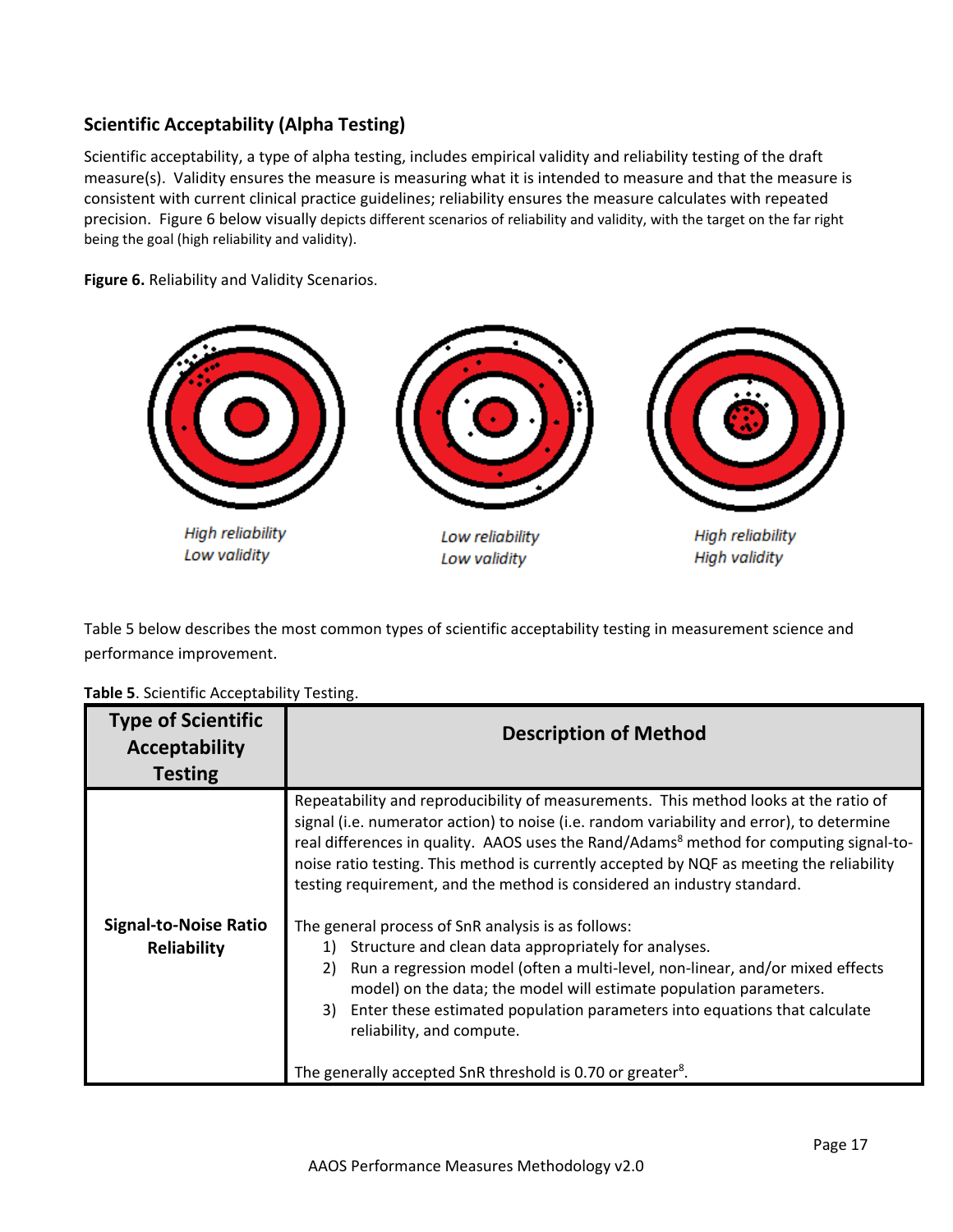<span id="page-17-0"></span>

| <b>Inter-Rater Reliability</b> | In the context of performance measurement, inter-rater reliability assesses the percent<br>agreement between two raters, reporting a Cohen's Kappa statistic; this method takes<br>into consideration statistical chance. Here, one can assess the percent agreement<br>between an automated report and manual abstraction, for instance, which is the likely<br>scenario one would use this technique. Confidence intervals can be included with the<br>Kappa statistic.                                                   |
|--------------------------------|-----------------------------------------------------------------------------------------------------------------------------------------------------------------------------------------------------------------------------------------------------------------------------------------------------------------------------------------------------------------------------------------------------------------------------------------------------------------------------------------------------------------------------|
| <b>Test-retest Reliability</b> | This method assesses whether responses are reproducible, at two different time points.<br>This method can be used in instances where it is assumed that scores should be stable<br>across time.                                                                                                                                                                                                                                                                                                                             |
|                                |                                                                                                                                                                                                                                                                                                                                                                                                                                                                                                                             |
| <b>Face Validity</b>           | Easy to administer, straightforward, and cost- and time-efficient. Face validity assesses<br>the degree to which measure scores can distinguish good and poor quality, among<br>providers, at face value. NQF requires empirical tests of validity for new measures, to<br>supplement or replace face validity testing alone.                                                                                                                                                                                               |
| <b>Empirical Validity</b>      | Statistical correctness or accuracy. Sound, empirical test of validity, which is required by<br>NQF for measure endorsement. There are several different types of empirical validity<br>testing; convergent and discriminative validity may be used in a correlation analysis of<br>two measures scores, to test the assumed relationship between those scores,<br>empirically.                                                                                                                                             |
| <b>Correlation Analysis</b>    | If a draft measure relates to a published measure, one can assess the correlation of the<br>two measure scores, organized by provider ID. For instance, one can test the validity of<br>a draft measure looking at TKA readmission rates, which can be positively correlated<br>with a published measure assessing TKA medication reconciliation rates. Here, we<br>would expect that improvements in medication reconciliation rates should mean<br>improvements in readmission rates, for the same or similar population. |

## **Feasibility (Beta Testing)**

Feasibility should always be assessed first, because it is not too uncommon to identify feasibility issues that will need to be addressed before other forms of testing can take place. Scientific acceptability testing requires that the performance measure is feasible, as specified. Once the measure is found to be feasible, the measure developer can move on to scientific acceptability testing.

Feasibility testing ensures<sup>6</sup>:

- Data availability, data accuracy, data standards, and workflow.
- The measure can be implemented without issue or undue burden.
- The measure can be captured and calculated by the EHR or registry.
- An automated report can be generated with results from the measure calculation (i.e. provider performance scores).
- Unintended consequences, and other feasibility issues (i.e. usability/intended use), are addressed.

The Table 6 below describes some of the types of feasibility testing.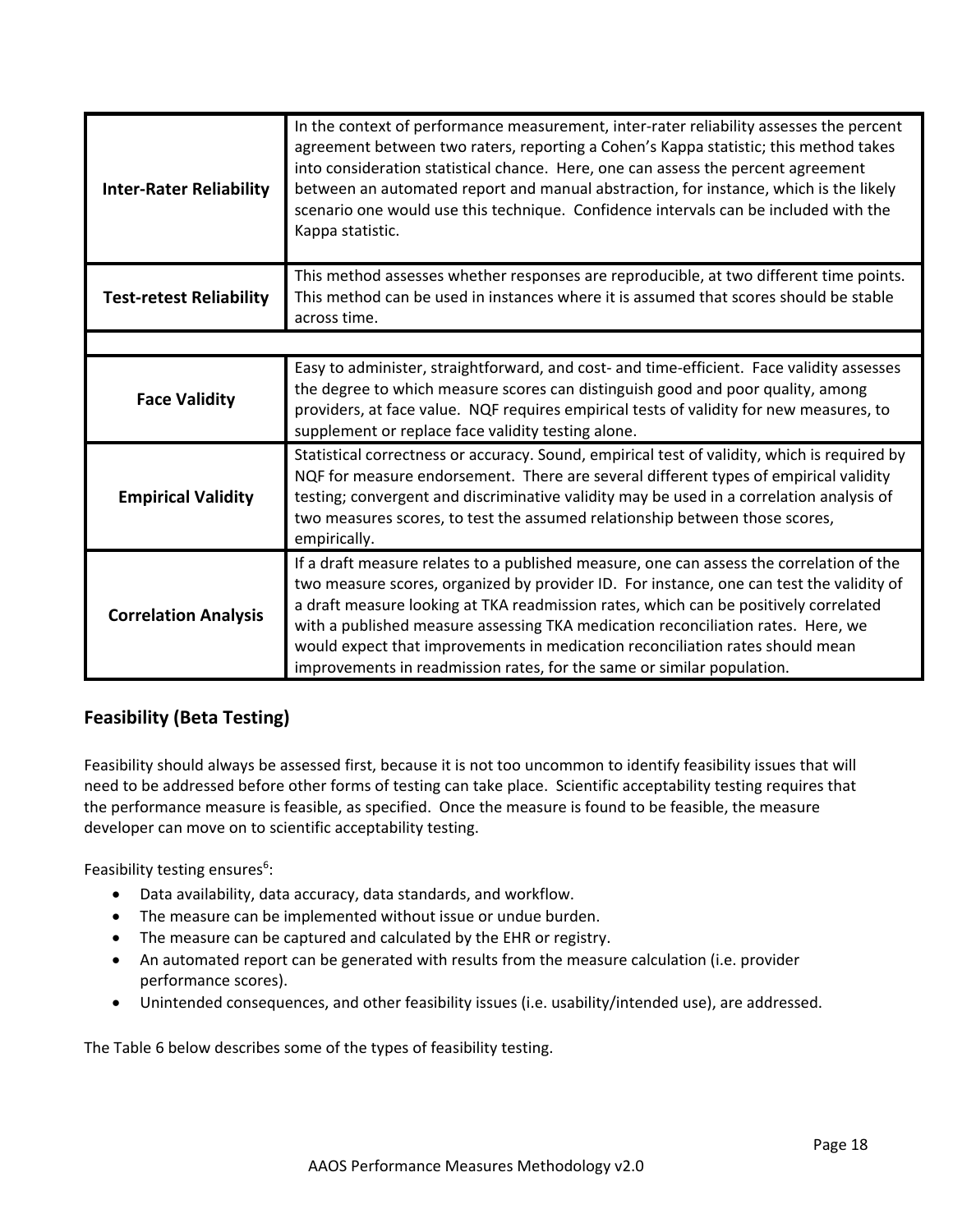**Table 6.** Types of Feasibility Testing.

| <b>Type of Feasibility</b><br><b>Testing</b>                    | <b>Description of Method</b>                                                                                                                                                                                                                                                                                                                                                                                                                                                                                                                                                | <b>Benefits of Method</b>                                                                                                                                                                                                                                                                                |  |  |
|-----------------------------------------------------------------|-----------------------------------------------------------------------------------------------------------------------------------------------------------------------------------------------------------------------------------------------------------------------------------------------------------------------------------------------------------------------------------------------------------------------------------------------------------------------------------------------------------------------------------------------------------------------------|----------------------------------------------------------------------------------------------------------------------------------------------------------------------------------------------------------------------------------------------------------------------------------------------------------|--|--|
| <b>Feasibility Survey &amp;</b><br><b>Feasibility Scorecard</b> | Usually in survey format, the Feasibility Survey is<br>administered to clinical staff, informatics<br>professionals, department managers, or other<br>health IT experts, and contains questions<br>regarding the ability to capture all data elements<br>and value sets, as specified by the measure. The<br>Feasibility Survey may also contain high-level,<br>supplementary questions regarding validity, and<br>other aspects of the measure. The Feasibility<br>Scorecard is a scoring system, used by NQF, to<br>summarize the results from the Feasibility<br>Survey. | Time- and cost-efficient method for<br>$\bullet$<br>determining the availability of<br>certain data elements and value<br>sets in an EMR.<br>Both quantitative and qualitative<br>$\bullet$<br>results are gathered.<br>Accepted by NQF as satisfying<br>endorsement criteria related to<br>feasibility. |  |  |
| <b>Clinical/Provider</b><br><b>Interviews</b>                   | Interviews are typically semi-structured; a script<br>can be followed, but flexibility should be allowed.<br>Here, clinical staff are interviewed to gain clinical<br>expertise related to feasibility (i.e. clinical<br>workflow, information about how data is being<br>captured, exclusion/exception suggestions), as<br>well as clinical relevance.                                                                                                                                                                                                                     | Can collect highly detailed and<br>$\bullet$<br>important information from clinical<br>experts and experienced healthcare<br>administration.<br>Measure Developers can be<br>$\bullet$<br>selective as to who they interview,<br>ensuring they are collaborating with<br>appropriate experts.            |  |  |
| Patient/caregiver<br><b>Interviews</b>                          | Interviews are typically semi-structured; a script<br>can be followed, but flexibility should be allowed.<br>Here, patients and/or caregivers are asked<br>questions related to the measure - its usefulness,<br>its validity, and its general feasibility.                                                                                                                                                                                                                                                                                                                 | Gather patient-reported<br>$\bullet$<br>information about the measure.<br>Can gather valuable caregiver<br>information about the measure.<br>Considered by CMS and NQF as a<br>patient-centered approach, which is<br>supported and favored by both<br>agencies.                                         |  |  |
| <b>Focus Groups</b>                                             | Structured or semi-structured group of cohorts<br>(i.e. patients, experts, EMR vendors), who are<br>deemed to have some special insight into the<br>measure focus area. Focus groups can also be<br>used in place of semi-structured interviews, in<br>some cases.                                                                                                                                                                                                                                                                                                          | Excellent method for confirming<br>$\bullet$<br>information with more than one<br>person.<br>Great method for including<br>patients, to gain patient-centered<br>insight.<br>Focus groups can prompt<br>interesting discussions that<br>otherwise would not have occurred<br>without the group element.  |  |  |
| <b>BONNIE Testing</b>                                           | BONNIE is an online tool, developed by MITRE<br>Corporation, a contractor of CMS, to test eCQM<br>expression logic.                                                                                                                                                                                                                                                                                                                                                                                                                                                         | Provides the ability to check<br>$\bullet$<br>measure logic, syntax, and<br>readability, or one's measure logic,<br>to ensure there are no errors.<br>Required by NQF for endorsement<br>of eCQMs.                                                                                                       |  |  |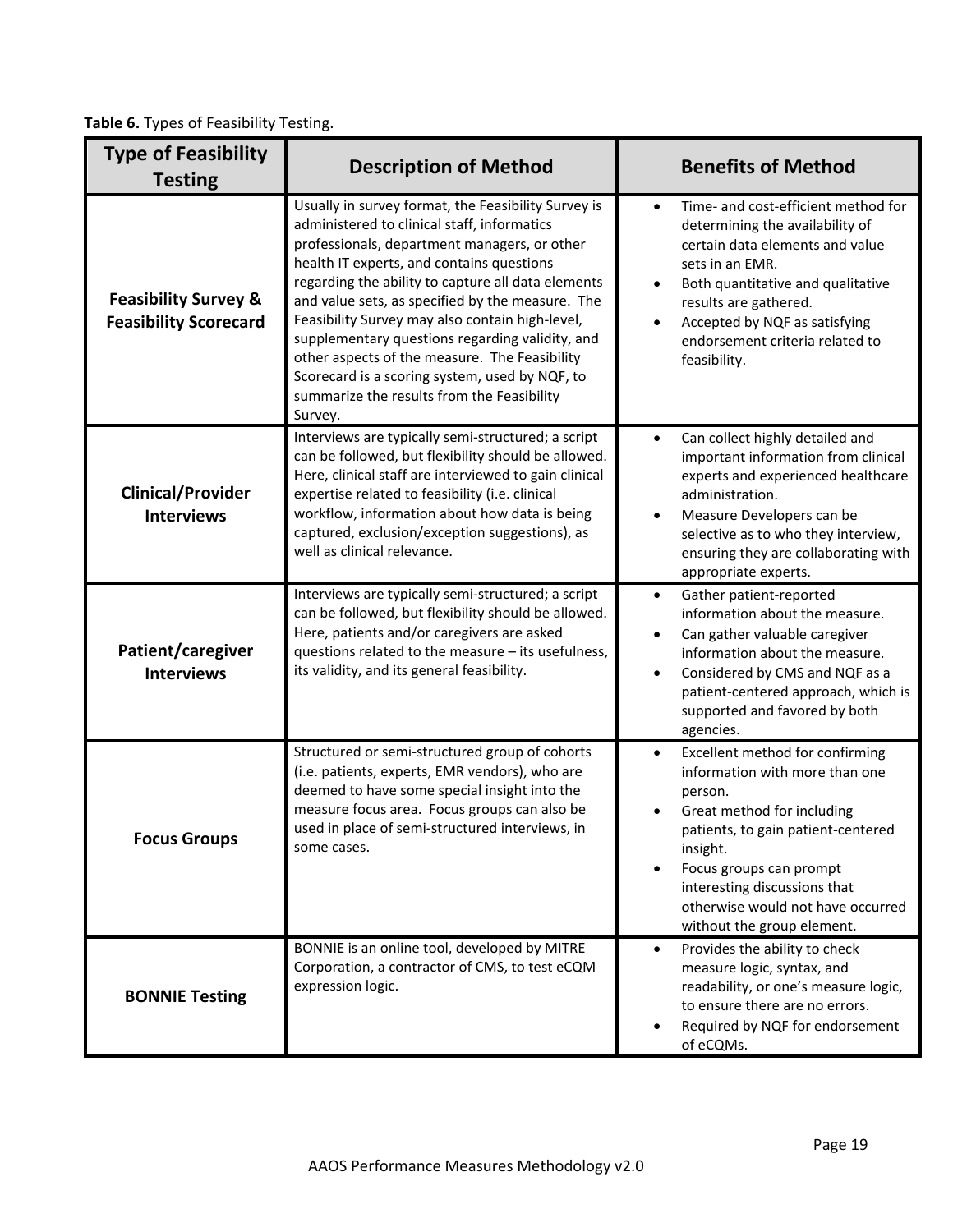## <span id="page-19-0"></span>**Intended Use & Unintended Consequences**

In addition to feasibility, reliability, and validity, intended use and unintended consequences should be assessed during measure testing. Much of this information is gathered as part of feasibility testing. Intended use may describe which providers should report on a measure(s), or what care setting the measure should be implemented in. Unintended consequences deal with those negative consequences of measure development and implementation that were initially unseen, but significantly impact resources. Examples include: provider and reporting burden, patient burden (e.g. completing long surveys in a waiting room), decision fatigue, costly implementation (e.g. required EMR templates to be built), or significant changes in workflow. Remember, performance measures are not truly feasible if they cause undue burden or significant unintended consequences.

## **Public Comment Period**

Public comment of the measure(s) ensures transparency and equal input from all affected stakeholders. When a measure is released for public comment, the goal is to obtain feedback on the technical aspects of the measure, the clinical and operational implications of using the measure, and any unintended consequences. The measure, or measure set, is posted to the AAOS website for a minimum of two weeks. The public has the opportunity to review measure(s), provide comments and suggest changes. Measure developers and project managers should plan accordingly to incorporate the time needed to solicit and receive public comment, including time needed to revise the measurement set if warranted.

At the AAOS, the call for public comment on performance measures is communicated via a variety of notification outlets, including the AAOS website, AAOS publications, and sending notices to internal and external stakeholders. Requests for public comment are sent to the AAOS Board of Directors, Council on Research and Quality, Committee on Evidence‐Based Quality and Value, Board of Specialty Societies, Board of Councilors, orthopaedic specialty societies, relevant medical societies, patient advocacy organizations, and health insurers. All comments are submitted to AAOS staff electronically. See Appendix D for a sample feedback request form.

After the public comment period, AAOS staff prepares a report summarizing all feedback received, including verbatim comments. The work group reviews each comment and considers measure revisions to improve clarity, while maintaining the measure focus. All public comments receive a written response. Comments and responses are included in the final measure report.

Note that the federal rulemaking process also includes a public comment period, which is distinct from the AAOS public comment period. If an AAOS‐stewarded performance measure is used in a federal quality reporting program, CMS would receive feedback on that measure as well. During measure use, public comments received as part of the federal rulemaking process should be considered as part of ongoing surveillance. These comments should also be formally considered when the measure is re‐evaluated.

## **Approval & Dissemination**

## **Approval**

If no major revisions to the measure are needed based on public comment, the measurement set goes through the process of approval. Once the measures are approved by the measure development work group, they are submitted for sequential approvals from the Committee on Evidence‐Based Quality and Value, the Council on Research and Quality, and finally the Board of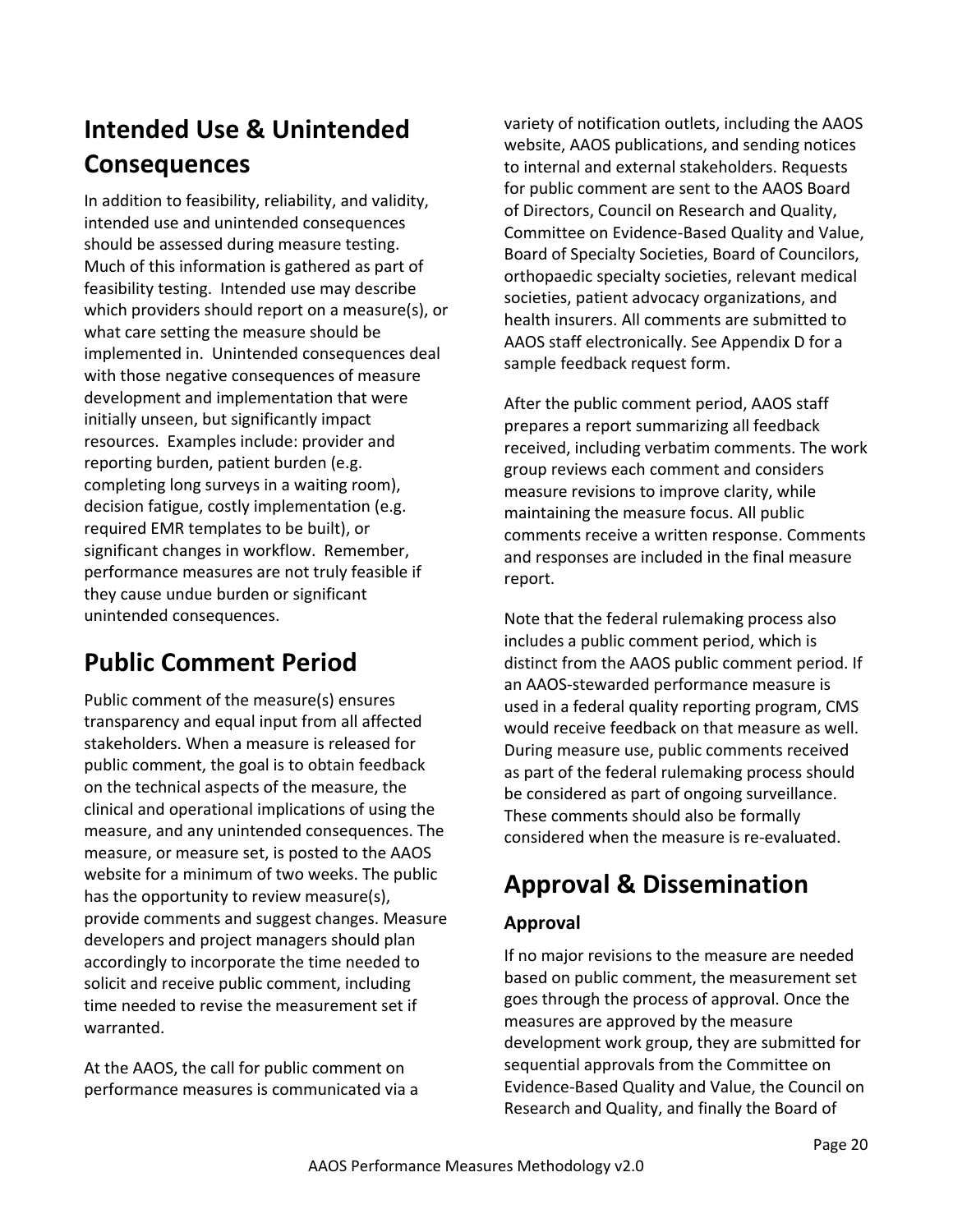<span id="page-20-0"></span>Directors. After Board approval, the AAOS will pursue NQF endorsement. If substantial revisions to the measure set are needed based on this approval process, the process of developing measures based on evidence review begins anew, followed by peer review, testing, soliciting public comment, and approval.

### **Dissemination**

Work group leadership will be asked to draft a summary that will highlight the final measure(s) and rationale, as well as how providers can capture and report data for the measure. The summary will be submitted for publication in *AAOS Now* and will link to the full measure details. Following publication of the summary, AAOS staff will coordinate dissemination activities including a public notification of the release of the measures via press release, the AAOS website, social media, and other educational programs.

The primary purpose of measure development is to provide orthopaedic surgeons with tested, approved, and endorsed measures for research, outcomes documentation, and value‐based payment program participation. The Measure Developer aims at having quality measures approved and implemented into quality payment programs. To ensure the utility of measures, Measure Developers must provide strong evidence to CMS that the measure(s) add value to quality reporting programs. After AAOS measures are implemented, the AAOS will monitor the performance, respond to ongoing feedback, and continuously scan the environment for similar measures.

Performance measures must be continually evaluated, as new evidence changes best practices for clinical care, new data sources become available, and/or unforeseen side effects of the measures are discovered. Sometimes the

creation of a measure leads to the realization that information is not being collected or is not being collected in the best way. The AAOS will continue to maintain and modify physician level performance measures to ensure that they are consistent with the latest scientific advances. Updated information regarding physician level performance measures as well as information about the CMS QPP are continually available on the AAOS website as physician‐level performance measures continue to evolve.

## **Measure Maintenance**

Measure maintenance takes place once a measure is developed, tested, and implemented. The Measure Developer (or Steward) should follow certain schedules and methodologies, usually set forth by CMS. The types of measure maintenance are listed below. Maintenance includes NQF‐endorsed and non‐endorsed measures.

### **Annual Update**

The Annual Update (AU) is a CMS‐driven process where Measure Developers update their measure specifications, typically once a year, notifying CMS of any changes to their measure specifications. The primary reason for this AU process is to ensure regular updating of codes and code sets that comprise the technical specifications, although several changes can take place during AU. The measures that need to be updated are any measures that are part of CMS federal payment programs (e.g. MIPS). Retesting of measures can also take place at this time, especially if changes have been made to the measure specifications. Note that any changes to a measure's specifications warrants prompt NQF notification, if the measure is an NQF‐endorsed measure. Table 7 below lists the procedures Measure Developers should keep in mind as the AU process nears<sup>6</sup>.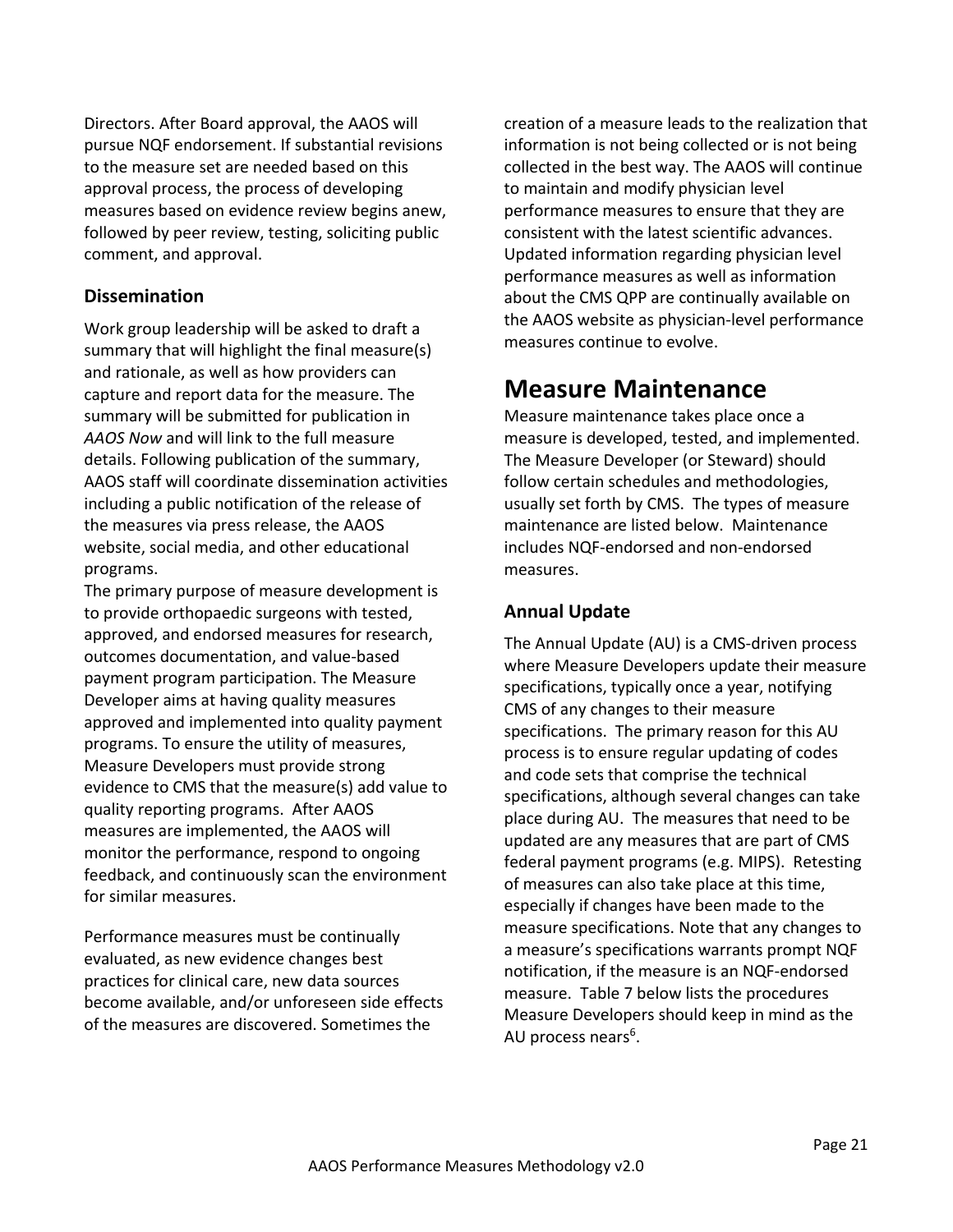<span id="page-21-0"></span>**Table 7**. CMS‐Required AU Procedures.

| <b>CMS-Required AU</b><br><b>Procedures</b>                 | <b>Description of Method</b>                                                                                                                                                                                                                                                                                                                                                                                                                                                                                       |  |  |
|-------------------------------------------------------------|--------------------------------------------------------------------------------------------------------------------------------------------------------------------------------------------------------------------------------------------------------------------------------------------------------------------------------------------------------------------------------------------------------------------------------------------------------------------------------------------------------------------|--|--|
| <b>Update Codes</b>                                         | Adding, deleting, updating, and accessing clinical applicability.                                                                                                                                                                                                                                                                                                                                                                                                                                                  |  |  |
| <b>Assessing for Potential</b><br>Harmonization/Competition | Measure Developers should assess the possibility for measure harmonization and/or<br>competing measures. Regarding the former, justification may be needed as to why<br>there exists competing measures.                                                                                                                                                                                                                                                                                                           |  |  |
| <b>Information Gathering</b>                                | Assessing any comments or suggestions received, during the time the measure has been<br>in use, reviewing relevant literature, ensuring no significant clinical events have occurred<br>that can change the measure (i.e., new drugs or therapies, new research, adverse<br>outcomes, unintended consequences). It is the responsibility of the Measure Developer<br>to do their due diligence in the information gathering phase, to ensure their measure(s)<br>are still relevant, safe, up-to-date, and tested. |  |  |
| <b>Performance Rate Analysis</b>                            | Measure Developers should assess national and regional performance rates, stratified<br>performance rates (by procedure, gender, or whichever else is appropriate), analysis of<br>performance gaps/variation.                                                                                                                                                                                                                                                                                                     |  |  |

CMS will evaluate the Measure Developer's AU information, and will determine the measure's disposition (e.g. Keep, Revise, Retire, Suspend). CMS will notify the Measure Developer with the next course of action. CMS also notifies NQF via report, with changes the measure may have undergone. If the measure did not undergo any updates, or if the updates are deemed negligible, the Measure Developer will not likely have to re‐test their measures. Retesting of measures occurs as part of the NQF maintenance endorsement cycle, for measures that hold the endorsement designation.

### **NQF Continued (Maintenance) Endorsement**

Measures that receive NQF endorsement maintain endorsement status for three years. At the end of three years, Measure Developers undergo the same process as do measures applying for first-time endorsement. Measures will be evaluated, alongside new measures, against NQF's Measure Evaluation Criteria.

AAOS recommends that the CMS Blueprint be closely followed, along with other NQF documents (i.e. Measure Evaluation Criteria, technical reports, schedules), as primary resources during the AU or Maintenance Endorsement process.

## **Conclusion**

Performance measure development is a lengthy and involved process that can potentially take years to complete. Often, different stakeholders collaborate on measure development projects where there appears to be mutual and widespread interest, creating multi‐organizational development groups. Here, expertise can be funneled into one measure development idea, making for highly feasible, reliable, and valid measures, but the process can become challenging and time‐consuming. It is important to note that there has been an enormous amount of literature published in the past decade in performance measurement, and the AAOS encourages its members to utilize this methodology document, as well as the references supplied in Appendix E – Measure Development Resources, when developing healthcare performance measures.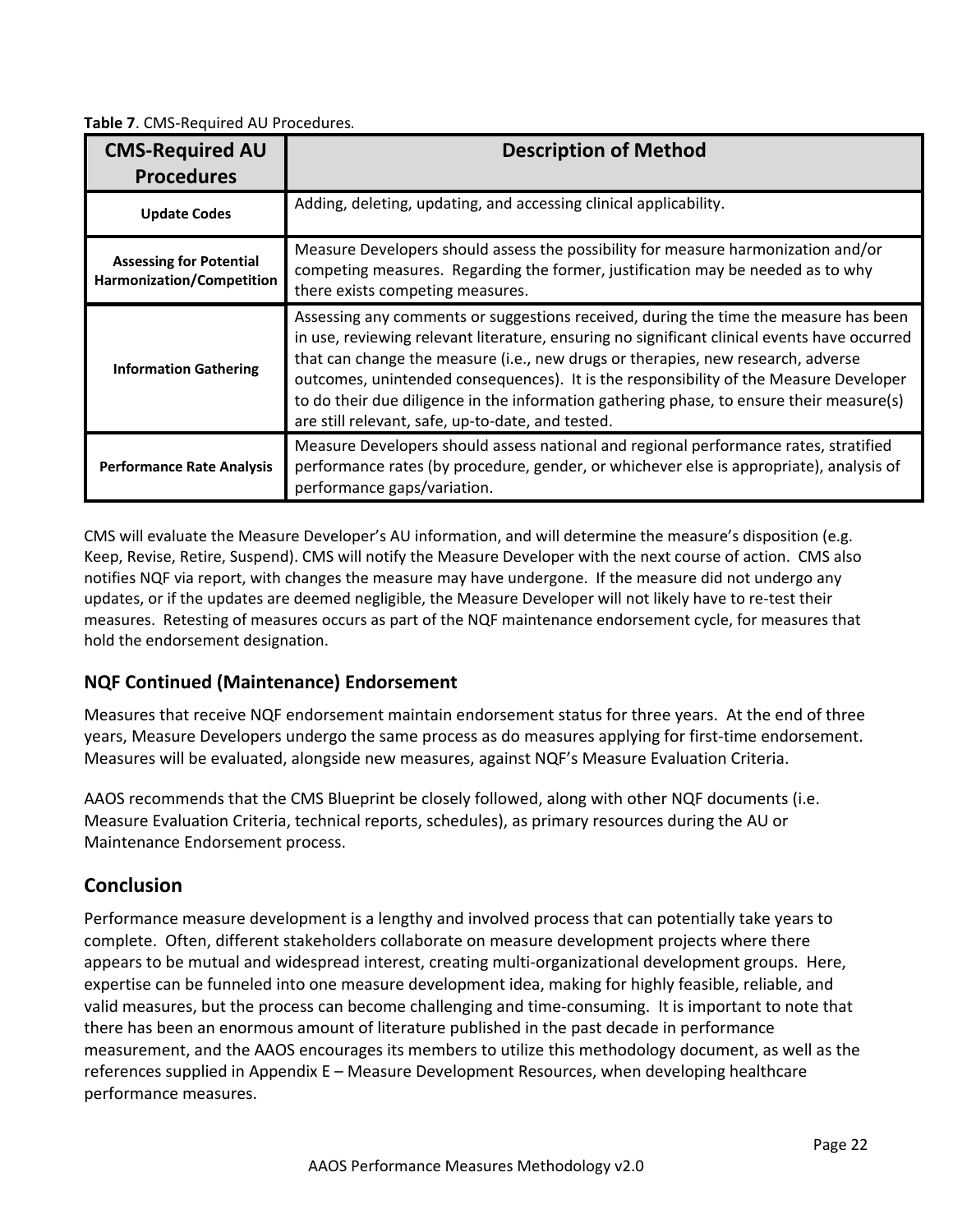## <span id="page-22-0"></span>**References**

[1] Centers for Medicare & Medicaid Services. National Health Expenditures 2016 Highlights. https://www.cms.gov/Research‐Statistics‐Data‐and‐Systems/Statistics‐Trends‐and‐ Reports/NationalHealthExpendData/downloads/highlights.pdf. Accessed September 2018.

[2] US Department of Commerce. Bureau of Economic Analysis. https://www.bea.gov/industry/gdpbyind‐data. Published 2018. Accessed September 2018.

[3] Agency for Healthcare Research and Quality. DHHS. 2011 Report to Congress: National Strategy for Quality Improvement in Health Care. https://www.ahrq.gov/workingforquality/reports/2011-annual-report.html. Accessed September 2018.

[4] Agency for Healthcare Research and Quality. DHHS. 2015 Annual Progress Report to Congress: National Strategy for Quality Improvement in Health Care. https://www.ahrq.gov/workingforquality/reports/2015-annual-report.html. Accessed September 2018.

[5] National Quality Forum. Understanding Performance Measures: Anatomy and Types. http://public.qualityforum.org/Chart%20Graphics/Understanding%20Performance%20Measures%20‐ %20Anatomy%20and%20Types.pdf. Published 2013. Accessed September 2018.

[6] Department of Health and Human Services. Centers for Medicare & Medicaid Services. Blueprint for the CMS Measures Management System ‐ Version 12.0. https://www.cms.gov/Medicare/Quality‐Initiatives‐Patient‐Assessment‐ Instruments/MMS/Downloads/Blueprint‐130.pdf. Published May 2017. Accessed September 2018.

[7]. Centers for Medicare & Medicaid Services. Office of the National Coordinator for Health Information Technology. Quality Data Model, Version 4.3. https://ecqi.healthit.gov/system/files/qdm\_4\_3\_508\_compliant.pdf. Published September 27, 2016. Accessed September 2018.

[8]. Adams, J. RAND Corporation. The Reliability of Provider Profiling, A Tutorial. https://www.rand.org/content/dam/rand/pubs/technical\_reports/2009/RAND\_TR653.pdf. Published 2009. Accessed September 2018.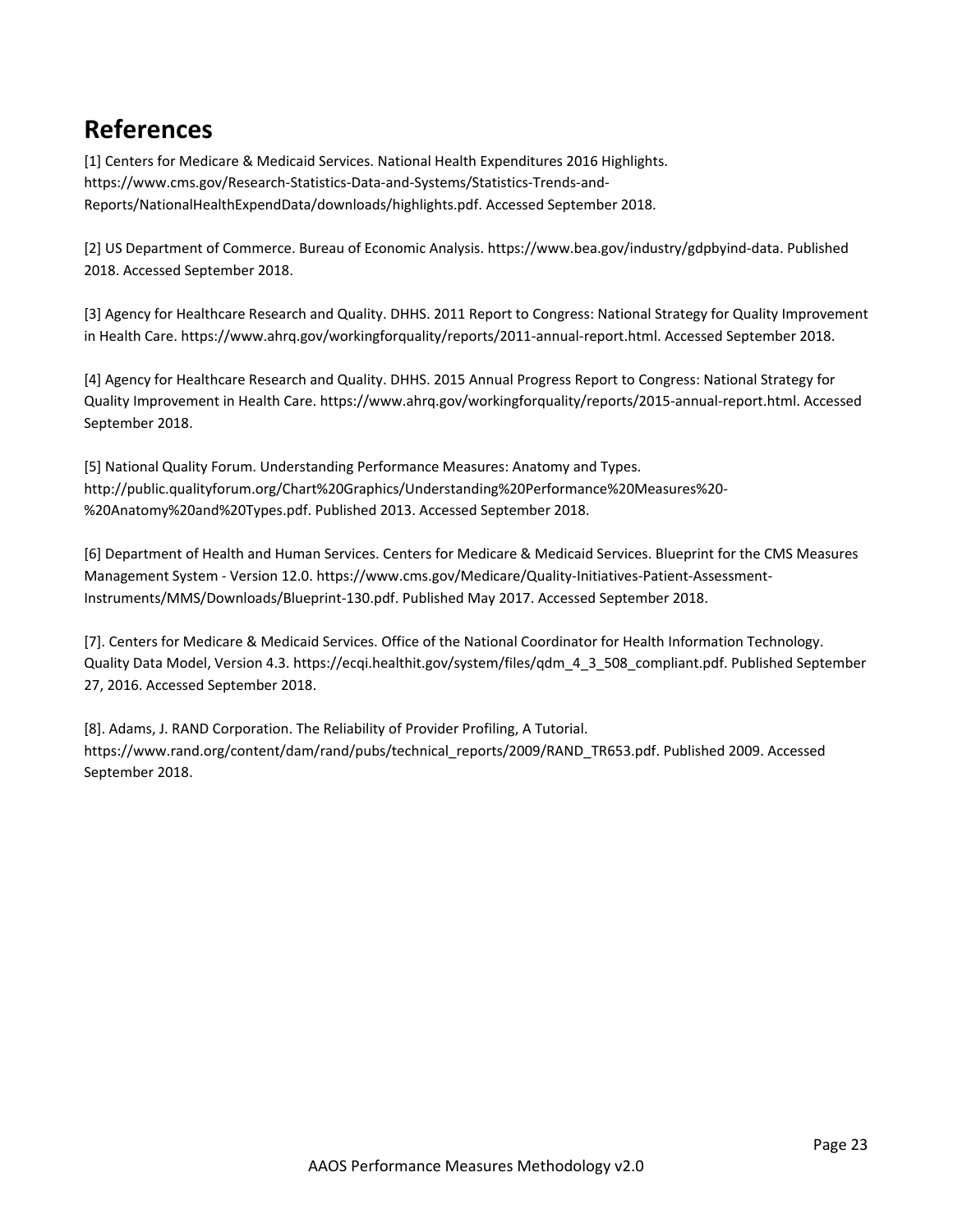## <span id="page-23-0"></span>**Appendices**

## **Appendix A**

Measure Development Work Group Composition.



## **Appendix B**

Sample Criteria Matrix.

| <b>Harmonization</b>            | <b>Importance</b>     |                                  |                        | <b>Feasibility</b>    | <b>Usability</b> |
|---------------------------------|-----------------------|----------------------------------|------------------------|-----------------------|------------------|
| <b>Existing Measure</b>         | Evidence              | <b>Priority (Impact)</b>         | <b>Performance Gap</b> | <b>Implementation</b> | <b>Use</b>       |
| Is there an existing            | Is there an existing  | Is the topic area a national     | Are there substantial  | Are there data        | What are the     |
| performance measure on this     | evidence-based CPG    | health goal/priority or high     | variations in the      | sources for           | planned uses     |
| concept? If a measure currently | or AUC on this topic? | impact area of healthcare (e.g., | diagnosis and/or       | Implementation?       | related to this  |
| exists, will a newly developed  | And/or are there      | large number of patients         | treatment of the       | If yes, what are      | topic?           |
| measure have a meaningful       | sufficient research   | impacted, leading cause of       | health problem?        | they?                 |                  |
| impact on clinical decision-    | findings available    | morbidity and mortality, high    |                        |                       |                  |
| making/clinical outcomes        | upon which to base a  | cost, or high burden of illness) |                        |                       |                  |
| and/or reduce practice          | clinical performance  |                                  |                        |                       |                  |
| variation, and/or be of         | measure?              |                                  |                        |                       |                  |
| significant benefit to AAOS     |                       |                                  |                        |                       |                  |
| members?                        |                       |                                  |                        |                       |                  |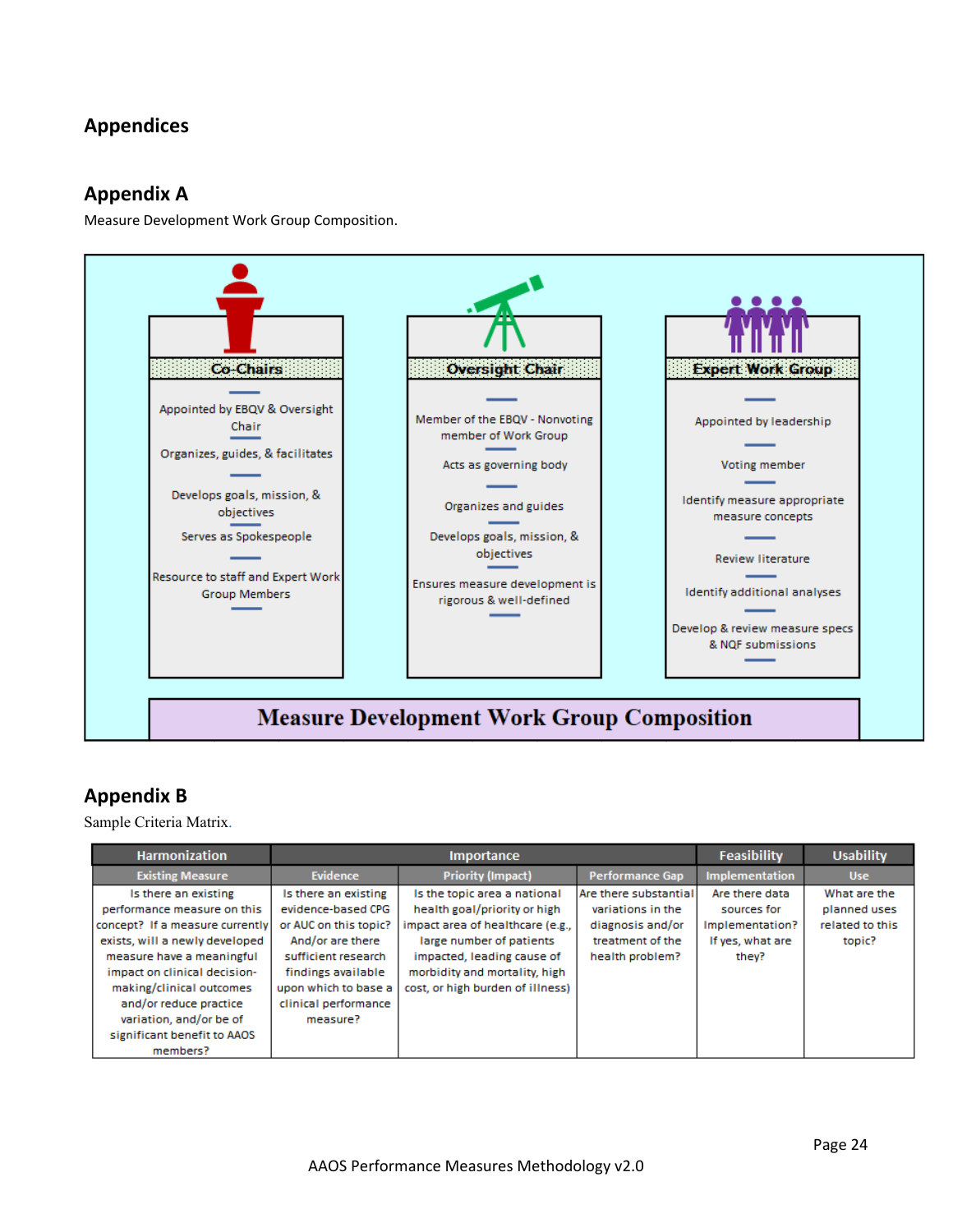## <span id="page-24-0"></span>**Appendix C**

Sample Measure Specification Worksheet.

#### Measure #109: Osteoarthritis (OA): Function and Pain Assessment – National Quality Strategy Domain: Person and Caregiver-Centered Experience and Outcomes

#### 2017 OPTIONS FOR INDIVIDUAL MEASURES: **CLAIMS ONLY**

### **MEASURE TYPE:**

**Process** 

#### **DESCRIPTION:**

Percentage of patient visits for patients aged 21 years and older with a diagnosis of osteoarthritis (OA) with assessment for function and pain

#### **INSTRUCTIONS:**

This measure is to be reported at each denominator eligible visit occurring during the reporting period for patients with osteoarthritis seen during the reporting period. This measure may be reported by eligible clinicians who perform the quality actions described in the measure based on the services provided and the measurespecific denominator coding.

#### **Measure Reporting:**

The listed denominator criteria is used to identify the intended patient population. The numerator quality-data codes included in this specification are used to submit the quality actions allowed by the measure. All measurespecific coding should be reported on the claim(s) representing the eligible encounter.

#### **DENOMINATOR:**

All patient visits for patients aged 21 years and older with a diagnosis of OA

#### Denominator Criteria (Eligible Cases):

Patients aged  $\geq$  21 years on date of encounter **AND** 

Diagnosis for osteoarthritis (OA) (ICD-10-CM): M15.0, M15.1, M15.2, M15.3, M15.4, M15.8, M15.9, M16.0, M16.10, M16.11, M16.12, M16.2, M16.30, M16.31, M16.32, M16.4, M16.50, M16.51, M16.52, M16.6, M16.7, M16.9, M17.0, M17.10, M17.11, M17.12, M17.2, M17.30, M17.31, M17.32, M17.4, M17.5, M17.9, M18.0, M18.10, M18.11, M18.12, M18.2, M18.30, M18.31, M18.32, M18.4, M18.50, M18.51, M18.52, M18.9, M19.011, M19.012, M19.019, M19.021, M19.022, M19.029, M19.031, M19.032, M19.039, M19.041, M19.042, M19.049, M19.071, M19.072, M19.079, M19.111, M19.112, M19.119, M19.121, M19.122, M19.129, M19.131, M19.132, M19.139, M19.141, M19.142, M19.149, M19.171, M19.172, M19.179, M19.211, M19.212, M19.219, M19.221, M19.222, M19.229, M19.231, M19.232, M19.239, M19.241, M19.242, M19.249, M19.271, M19.272, M19.279, M19.90, M19.91, M19.92, M19.93 **AND** 

Patient encounter during the reporting period (CPT): 99201, 99202, 99203, 99204, 99205, 99212, 99213, 99214, 99215

#### **NUMERATOR:**

Patient visits with assessment for level of function and pain documented (may include the use of a standardized scale or the completion of an assessment questionnaire, such as an SF-36, AAOS Hip & Knee Questionnaire)

**NUMERATOR NOTE:** For the purposes of this measure, the method for assessing function and pain is left up to the discretion of the individual eligible clinician and based on the needs of the patient. The assessment may be done via a validated instrument (though one is not required) that measures pain and various functional elements including a patient's ability to perform activities of daily living (ADLs).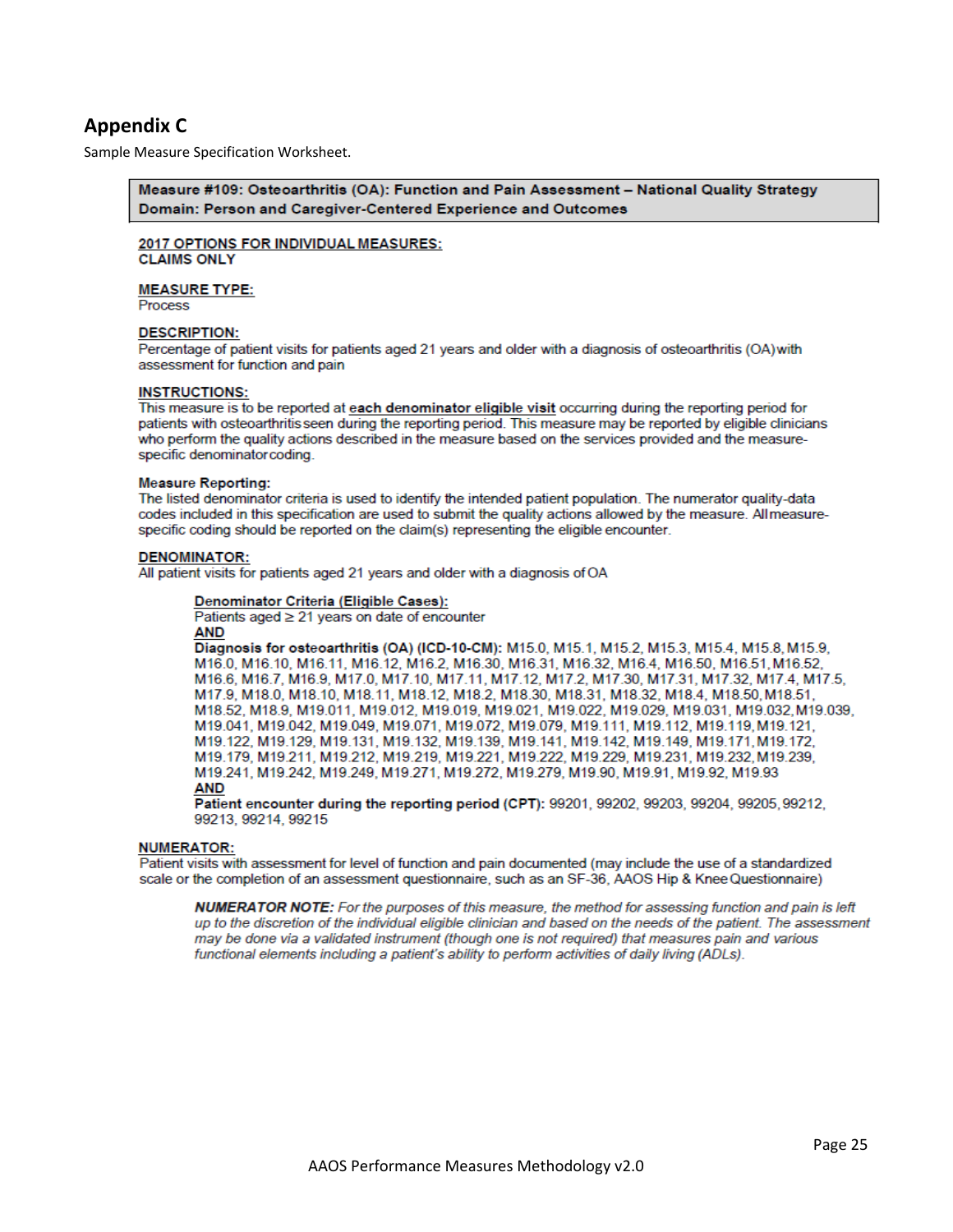## <span id="page-25-0"></span>**Appendix D**

Measure Development Process.



## **Appendix E**

Measure Development Resources.

| <b>General Resources</b>                                                           |
|------------------------------------------------------------------------------------|
| CMS Blueprint, V13.0, May 2017 [general]                                           |
| CMS eHealth Homepage                                                               |
| NIH: Value Set Authority Center (VSAC) [identifying value sets, measure retooling] |
| Office of the National Coordinator for Health Information Technology (ONC) [HIT]   |
| CMS - Quality Payment Program home page (QPP)                                      |
| CMS/QPP Final Rule Executive Summary/Proposed Y3 [information for MACRA/MIPS/QPP]  |
| QPP Y2<br>QPP Y3                                                                   |